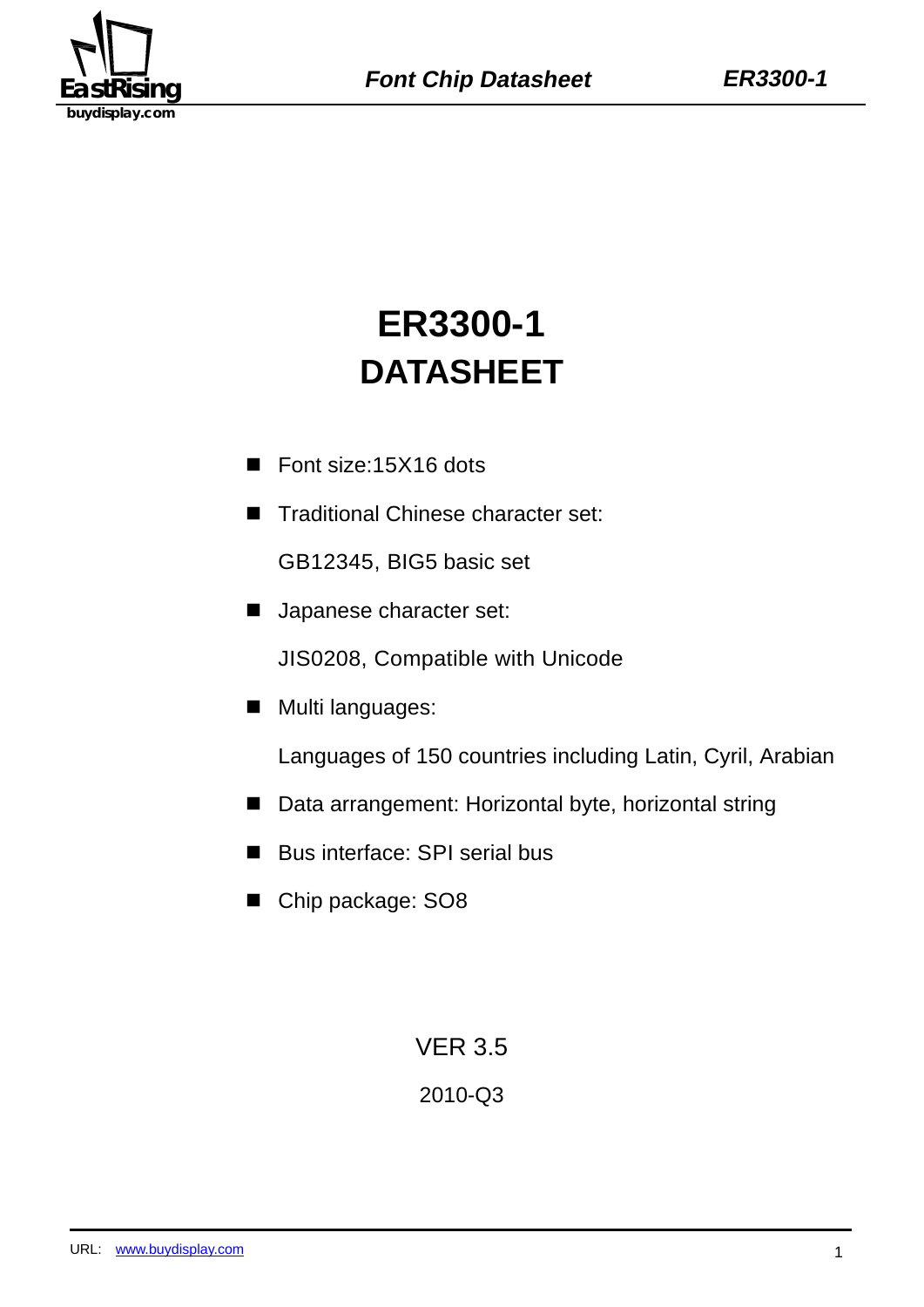

# **INDEX**

# **Section 1: Hardware**

# **Section 2:Software**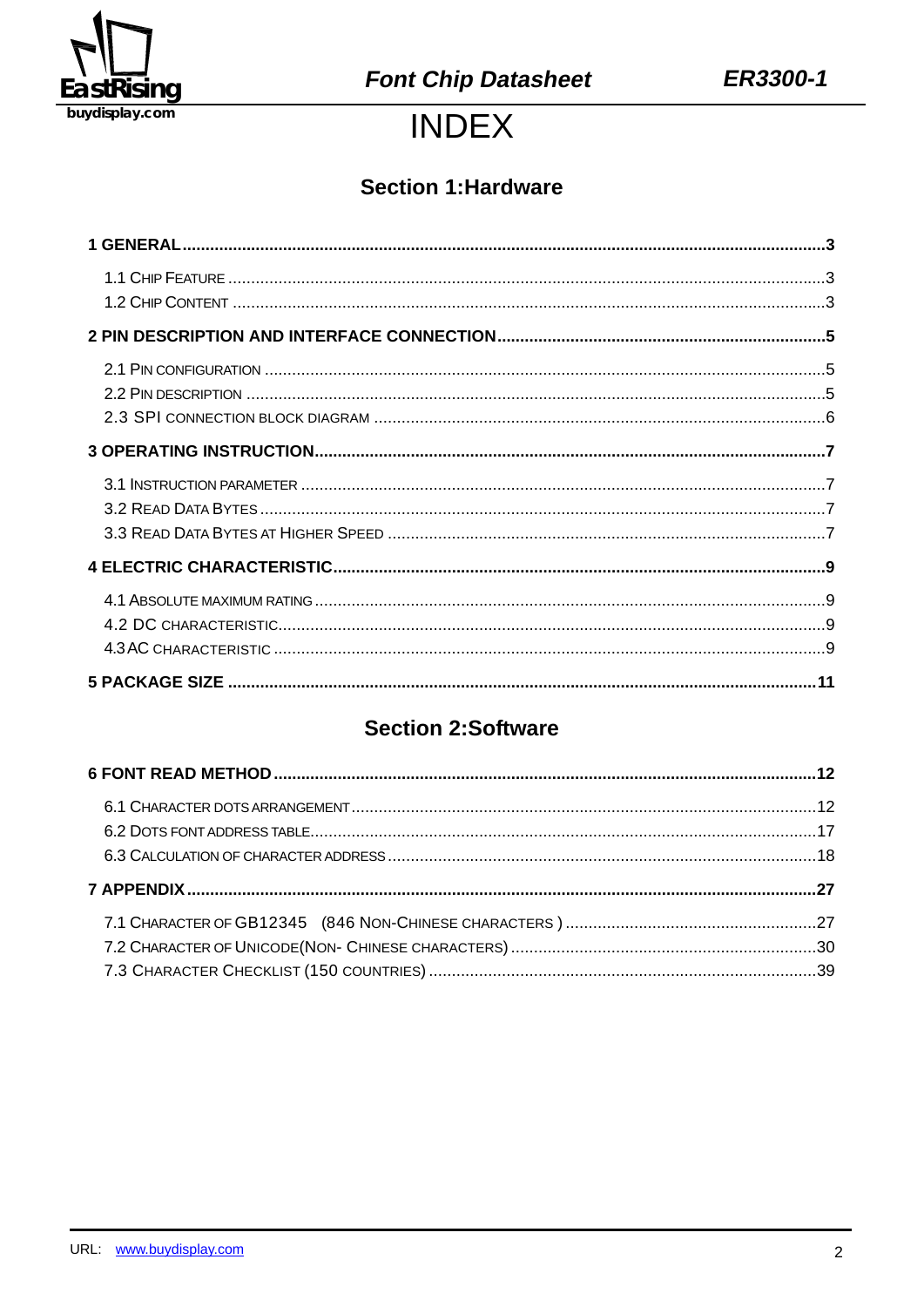

SOP8

8

**J** VCC

HOLD#

**SCLK** 

 $\Box$  SI

7

6

5

2

3

4

 $CS#$   $\Box$  1

SO D

NC

GND D

**1** General

ER3300-1 is a 15X16 dots fonts chip, it supports Chinese standard GB12345 traditional Chinese character set (with official license from NIT), BIG5 traditional Chinese character basic set, Japanese standard JIS0208 Japanese character set(compatible with Unicode), and a total of 150 countries' character. The data is arrayed byte horizontally and string horizontally. The user may obtain the address of certain character dots with the calculation method given by this datasheet, which enables the user to get access of more character data by continually reading from the address already obtained.

# **1.1** Chip Feature

- Bus interface: SPI serial bus
- Data arrangement: byte horizontal, string horizontal
- Frequency: 30MHz(max.)@ 3.3V
- Supply voltage: 2.7V~3.6V
- Current:

Operating: 12mA

- Standby: 10uA
- Package: SOP8, COG
- Package Size(SOP8): 4.90mmX3.90mm(193milX154mil)
- Operating Temperature: -20℃~85℃

### **1.2** Chip Content

| <b>Type</b>  | Content                                    | <b>Character set</b> | <b>Characters</b> |
|--------------|--------------------------------------------|----------------------|-------------------|
| Chinese      | 15X16 dots GB12345 font                    | GB12345              | 6866+846          |
| Font         | 15X16 dots BIG5 basic font                 | BIG <sub>5</sub>     | 5401+408          |
| Japanese     | 15X16 dots JIS0208 basic font              | <b>JIS0208</b>       | 6398+1644         |
|              | 5X7 dots ASCII font                        | <b>ASCII</b>         | 96                |
|              | 7X8 dots ASCII font                        | <b>ASCII</b>         | 96                |
| <b>ASCII</b> | 6X12 dots ASCII font                       | <b>ASCII</b>         | 96                |
| font         | 8X16 dots ASCII font                       | <b>ASCII</b>         | 96                |
|              | 8X16 dots bold ASCII font                  | <b>ASCII</b>         | 96                |
|              | 12 dots Arial font                         | <b>ASCII</b>         | 96                |
|              | 16 dots Arial font                         | <b>ASCII</b>         | 96                |
|              | 8X16 dots Latin font                       | Unicode              | 376               |
|              | 8X16 dots Greek font                       | Unicode              | 96                |
|              | 8X16 dots Cyril font                       | Unicode              | 250               |
| Unicode      | 12 dots Unicode font (Latin, Greek, Cyril) | Unicode              | 555               |
| font         | 16 dots Unicode font (Latin, Greek, Cyril) | Unicode              | 555               |
|              | 12 dots Arabia font                        | Unicode              | 250               |
|              | 12 dots Arabia extendable font             | Customize            | 498               |
|              | 16 dots Arabia font                        | Unicode              | 250               |
|              | 16 dots Arabia extendable font             | Customize            | 498               |
| Character    | <b>BIG5</b> index table                    | BIG <sub>5</sub>     |                   |
| set index    | JIS0208 index table                        | <b>JIS0208</b>       |                   |
| table        | Unicode index table                        | Unicode              |                   |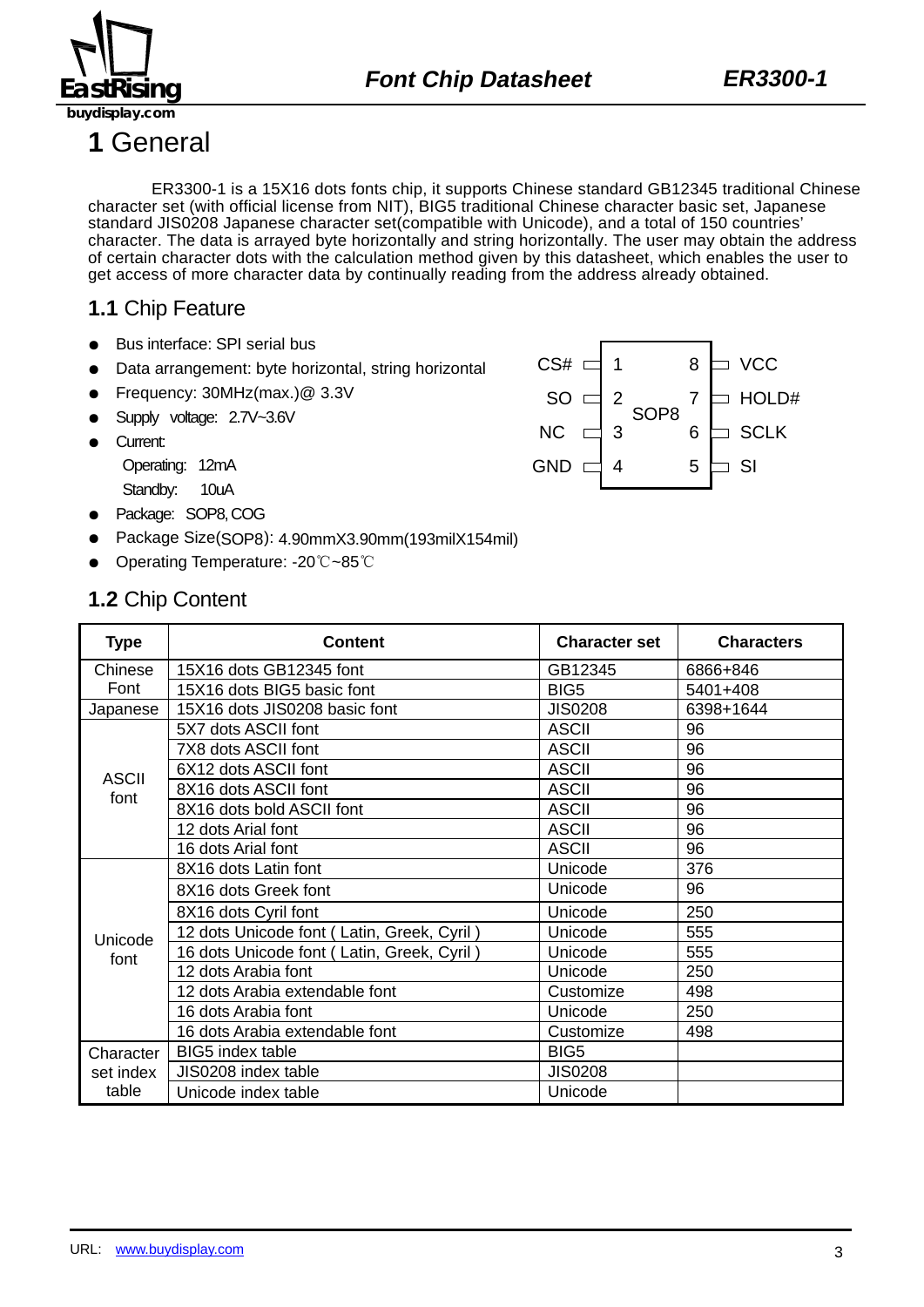

# **Character Checklist buydisplay.com**

| Language<br>serial | language      | country                  | <b>Latin countries</b> | countries      |
|--------------------|---------------|--------------------------|------------------------|----------------|
|                    | English       | UK, USA etc.             | 39                     |                |
|                    | <b>French</b> | France, Niger etc.       | 22                     |                |
|                    | Spanish       | Mexico, Spain etc.       | 22                     |                |
|                    | Portuguese    | Portugal, Brazil etc.    | 7                      |                |
| Latin              | German        | Germany, Austria etc.    | 5                      | 112            |
|                    | Italian       | Italy, San Marino etc.   | 3                      |                |
|                    | Malay         | Malaysia, Brunei etc.    | 2                      |                |
|                    | Swahili       | Tanzania, Kenya etc.     | 2                      |                |
|                    | other         | Netherlands, Sweden etc. | 10                     |                |
| Arabian            | Arabian       | Egypt, Jordan etc.       |                        | 21             |
| Cyril              | 12 languages  | Russia, Kazakhstan etc.  |                        | 15             |
| Greek              | Greek         | Greece, Cyprus etc.      |                        | $\mathcal{P}$  |
|                    |               |                          |                        | <b>Sum 150</b> |

### **Font sample**

#### **Traditional Chinese GB12345 Traditional Chinese BIG5**

|  |  |  |  |  |  |  | 啊阿埃挨哎唉哀皚癌藹矮艾礙愛隘鞍               |  |
|--|--|--|--|--|--|--|--------------------------------|--|
|  |  |  |  |  |  |  | 俺按暗岸胺案骯昂盎凹敖熬翱襖傲奥               |  |
|  |  |  |  |  |  |  | 芭捌扒叭吧笆八疤巴拔跋靶把耙壩霸               |  |
|  |  |  |  |  |  |  | 白柏 百 擺 佰 敗 拜 稗 斑 班 搬 扳 般 頒 板 版 |  |

### **Japanese JIS0208**

| ◆□■△▲※→※〒→←↑↓〓∈               |  |
|-------------------------------|--|
| ああぃいううぇえおおかがきぎく               |  |
| 亜 唾 娃 阿 哀 愛 挨 姶 逢 葵 茜 穐 悪 握 渥 |  |
| 院陰隠韻吋右宇鳥羽迂雨卯鵜窺丑               |  |

### **Latin Unicode Greece Unicode Cyril Unicode**

| ZHOI KAMNEONP |  |  |
|---------------|--|--|
| βνδεζηθικλμνί |  |  |

# **Arabian Unicode 6X12 Dot ASCII 8X16 Dot ASCII**

| نِ ا ` اِ اَ اَ `<br>رَّ دَ دَ دِ دَ بَّ دِ دِ ثَّ ج<br>ڭگڪڪن ق ق ُف و شاه شاه و ب |  |  |  |  |  |
|------------------------------------------------------------------------------------|--|--|--|--|--|

# **5x7 Dot ASCII 7x8 Dot ASCII**

:<mark>"#</mark>\%&'()\*+,-./0123456789:<br>=>?@ABCDEFGHIJKLMNOPQRSTUV Y2[\]^ 'abcdefghijklmnopqr

 $\overline{\phantom{a}}$ 

ΔΕΖΗΘΙΚΑ ΎΩΙ<br>έηι ΰαβγδΦΧΨΩ **ΦΧΨωϊϋόύοπρς** 

!"#¥%&'()\*+,-./0123456789:;<br>=>?@ABCDEFGHIJKLMNOPQRSTUVW<br>YZ[\]^`abcdefghijklmnopqrs<br>uvwxyz{|}~āáǎàēéěèīíĭìōóŏòū



-乙丁七乃九了二人儿入八几刀刁力 卜又三下丈上丫丸凡久么也乞于亡兀 千叉口土士夕大女子孑孓寸小尢尸山 己己巳巾干廾弋弓才丑丐不中丰丹之

|  |  |  |  |  | ЁЪЃ Є Ѕ І Ї Ј ЉЊЋЌ<br>НОПРСТУ ФХ ЦЧ Ш |
|--|--|--|--|--|---------------------------------------|
|  |  |  |  |  |                                       |
|  |  |  |  |  | йклмнопрстуф                          |

| !"#\%&'()*+,-./012345                  |
|----------------------------------------|
| 6789 <sub>::≺=&gt;?</sub> @ABCDEFGHIJK |
| LMNOPQRSTUVWXYZ[\]^_`a                 |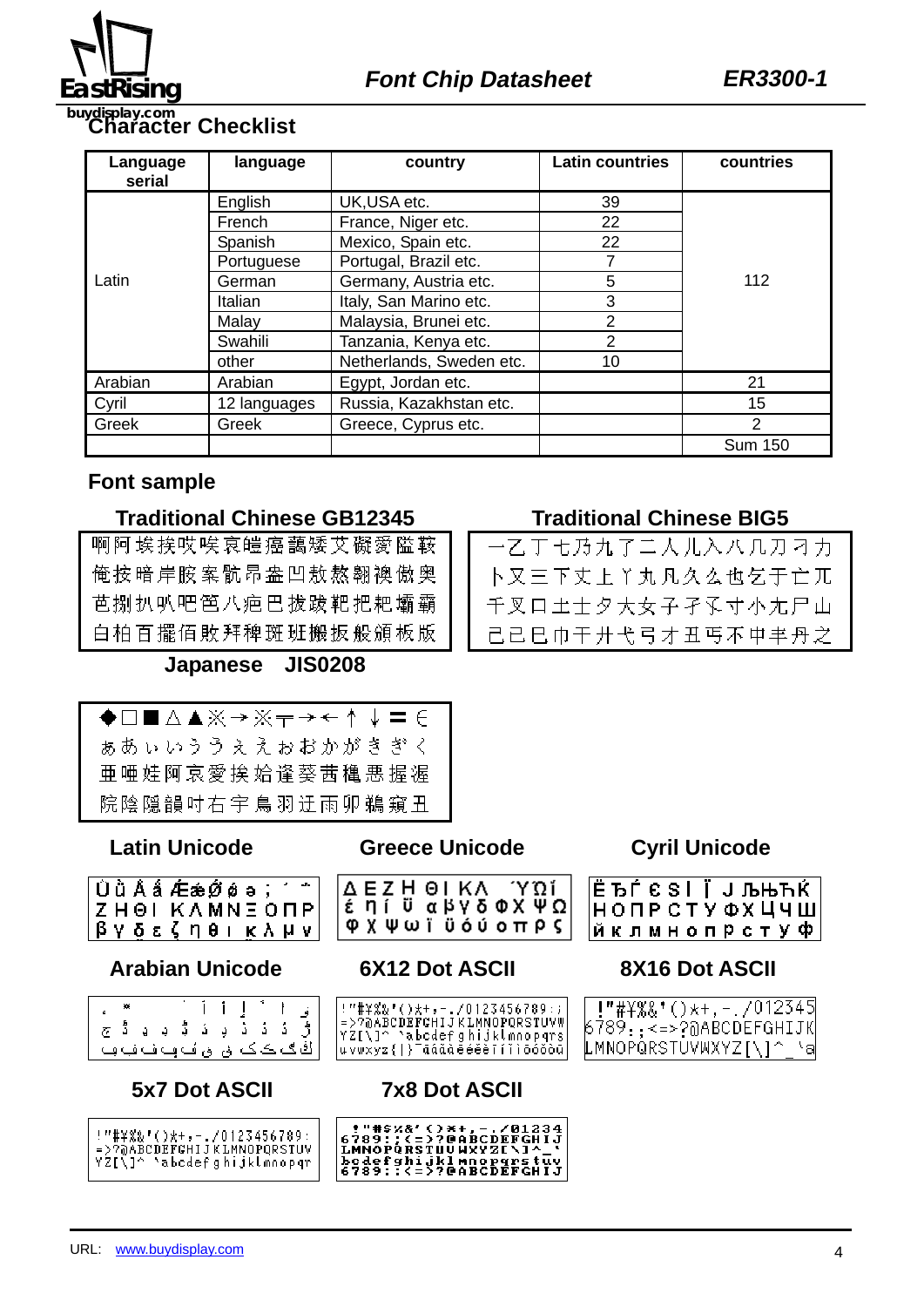

# **2** Pin description and interface connection

# **2.1** Pin configuration



## **2.2** Pin description

| SOP <sub>8</sub> | name        | <b>I/O</b> | description                       |  |  |  |  |
|------------------|-------------|------------|-----------------------------------|--|--|--|--|
|                  | CS#         |            | Chip enable input                 |  |  |  |  |
| っ                | <b>SO</b>   |            | Serial data output                |  |  |  |  |
| 3                | NC.         |            | No Connected                      |  |  |  |  |
| 4                | <b>GND</b>  |            | Ground                            |  |  |  |  |
| 5                | SI          |            | Serial data input                 |  |  |  |  |
| 6                | <b>SCLK</b> |            | Serial clock input                |  |  |  |  |
|                  | HOLD#       |            | Hold, to pause the device without |  |  |  |  |
| 8                | VCC         |            | +3.3V Power Supply                |  |  |  |  |

Serial data output(SO): Data is shifted out on the falling edge of the serial clock.

Serial data input(SI) : Inputs are latched on the rising edge of the serial clock.

Serial clock input(SCLK): To provide the timing of the serial interface.

Chip enable input(CS#): The device is enabled by a high to low transition on CS#. CS# must remain low for the duration of any command sequence.

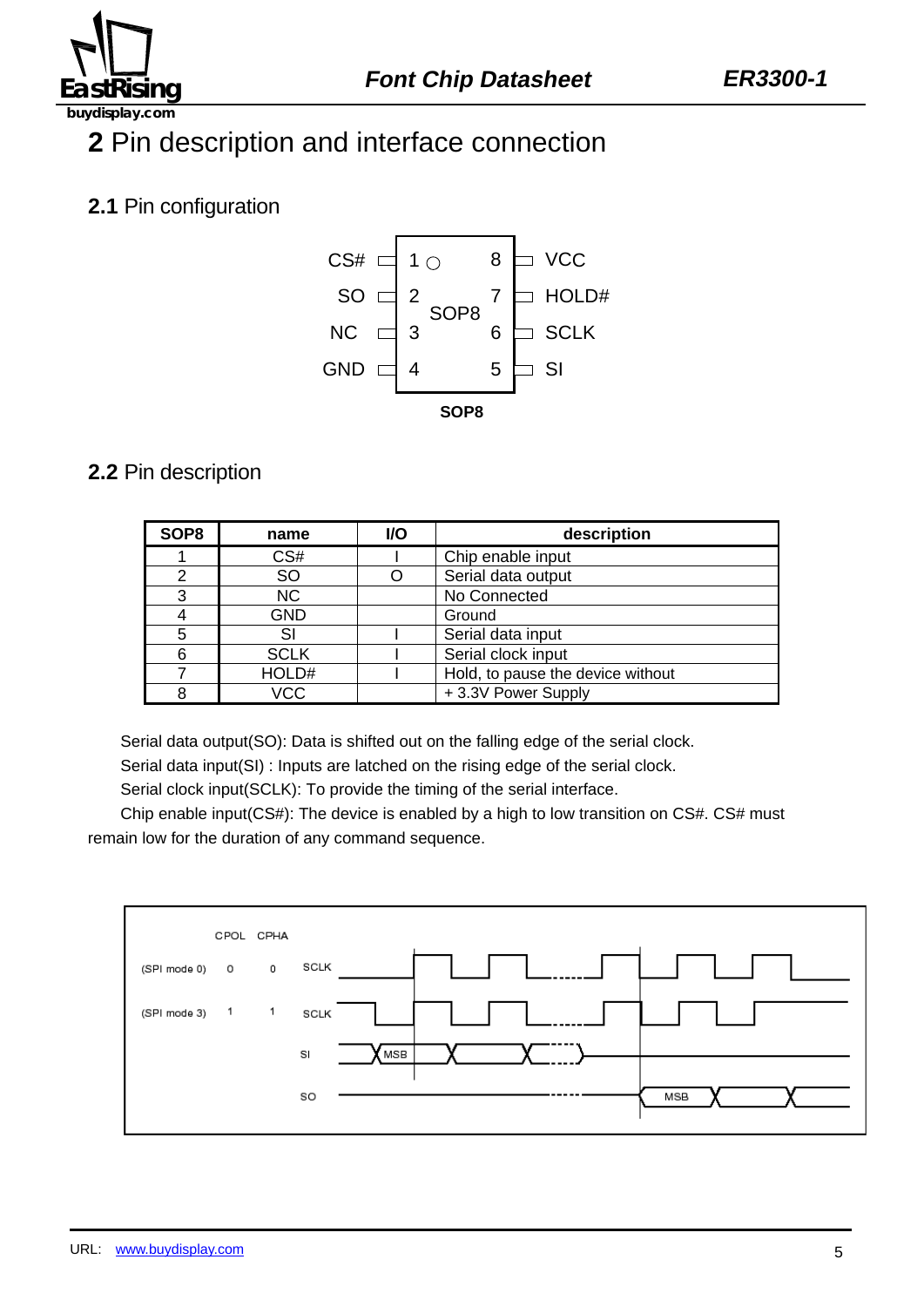

HOLD#: To temporarily stop serial communication with SPI flash memory without resetting the device.

The HOLD# mode begins when the SCK active low state coincides with the falling edge of the HOLD# signal. The HOLD mode ends when the HOLD# signal's rising edge coincides with the SCK active low state.



# **2.3** SPI connection block diagram



SPI connection block diagram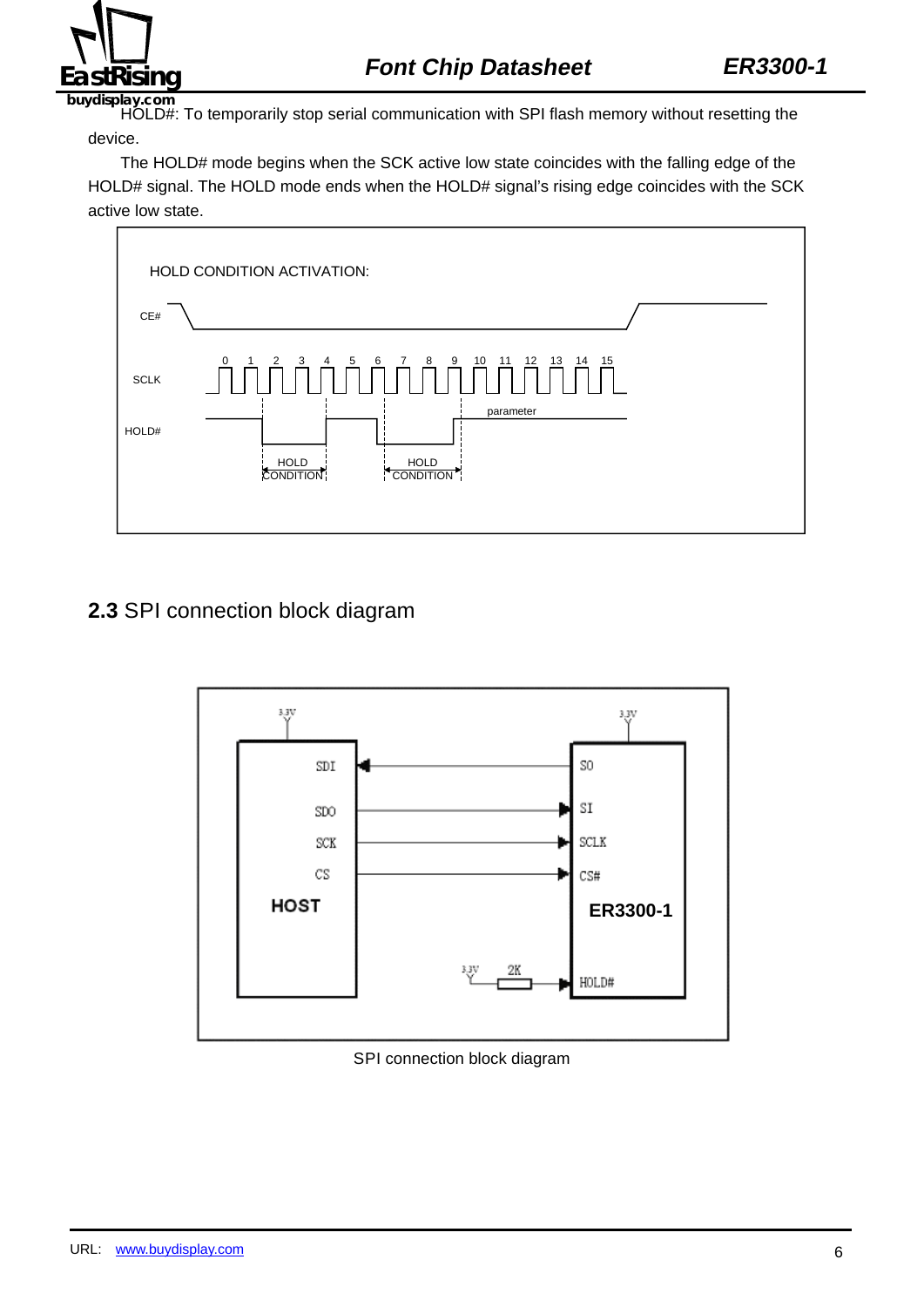

# **3** Operating instruction

### **3.1** Instruction parameter

Instruction Set

| <b>Instruction</b> | <b>Description</b>                 | <b>Instruction</b><br>Code(One-Byte) |      | <b>Address</b><br><b>Bytes</b> | Dummy<br><b>Bytes</b> | Data<br><b>Bytes</b> |
|--------------------|------------------------------------|--------------------------------------|------|--------------------------------|-----------------------|----------------------|
| <b>READ</b>        | <b>Read Data Bytes</b>             | 0000 0011                            | 03h  | ີ                              |                       | 1 to ∞               |
| <b>FAST READ</b>   | Read Data Bytes<br>at Higher Speed | 0000 1011                            | 0B h | 3                              |                       | 1 to ∞               |

## **3.2 Read Data Bytes**

The Read instruction supports up to 20 MHz, It outputs the data starting from the specified address location. The data output stream is continuous through all addresses until terminated by a low to high transition on CE#. The internal address pointer will automatically increment.

The Read instruction is initiated by executing an 8-bit command,03H, followed by address bits [A23-A0]. CE# must remain active low for the duration of the Read cycle.



Figure: Read Data Bytes (READ) Instruction Sequence and Data-out sequence:

# **3.3 Read Data Bytes at Higher Speed**

The High-Speed-Read instruction supporting up to 30 MHz is initiated by executing an 8-bit command, 0BH, followed by address bits [A23-A0] and a dummy byte. CE# must remain active low for the duration of the High-Speed-Read cycle.

Following a dummy byte (8 clocks input dummy cycle), the High-Speed-Read instruction outputs the data starting from the specified address location. The data output stream is continuous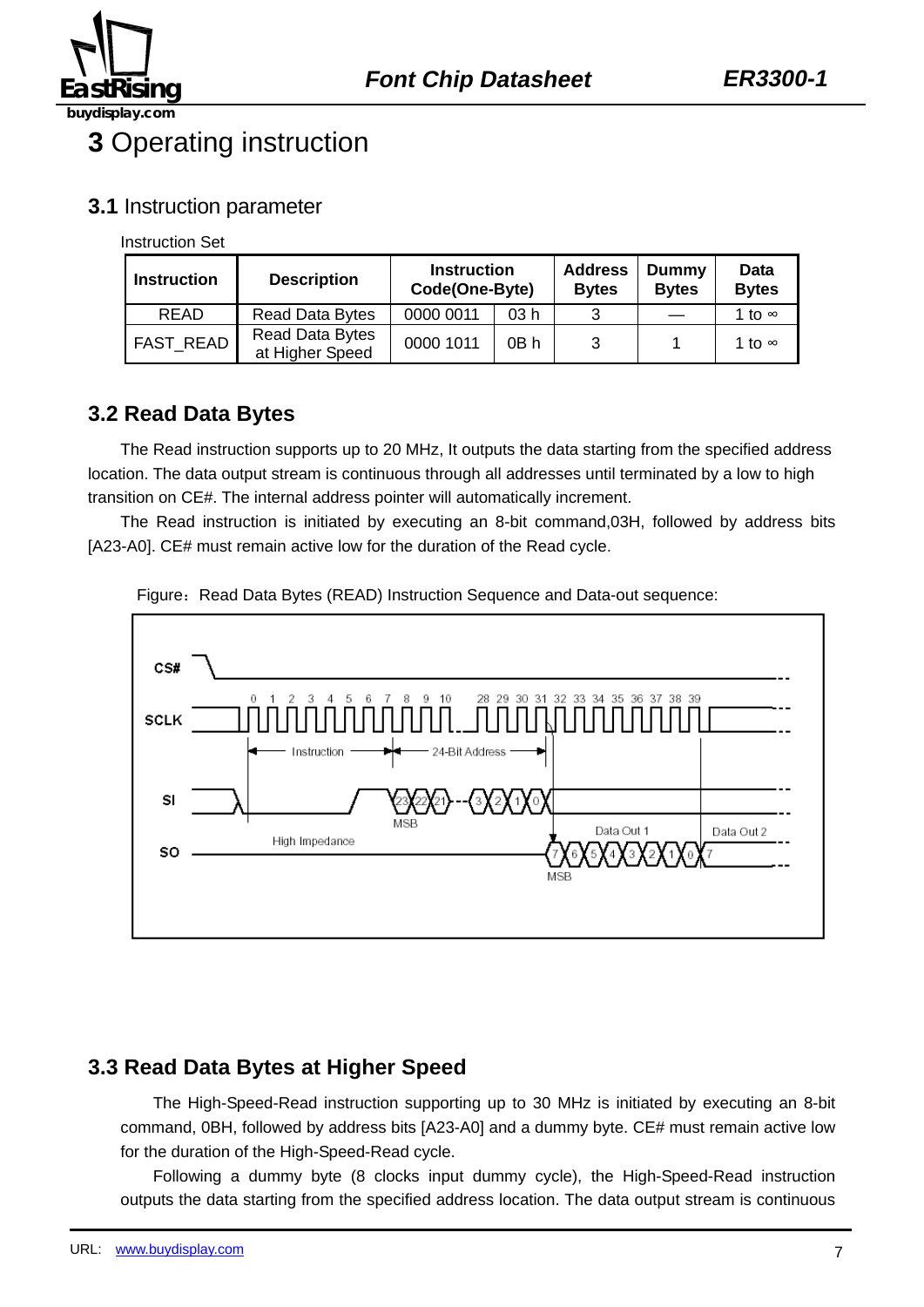

through all addresses until terminated by a low to high transition on CE#. The internal address pointer will automatically increment.

Read Data Bytes at Higher Speed (READ\_FAST) Instruction Sequence and Data-out sequence:

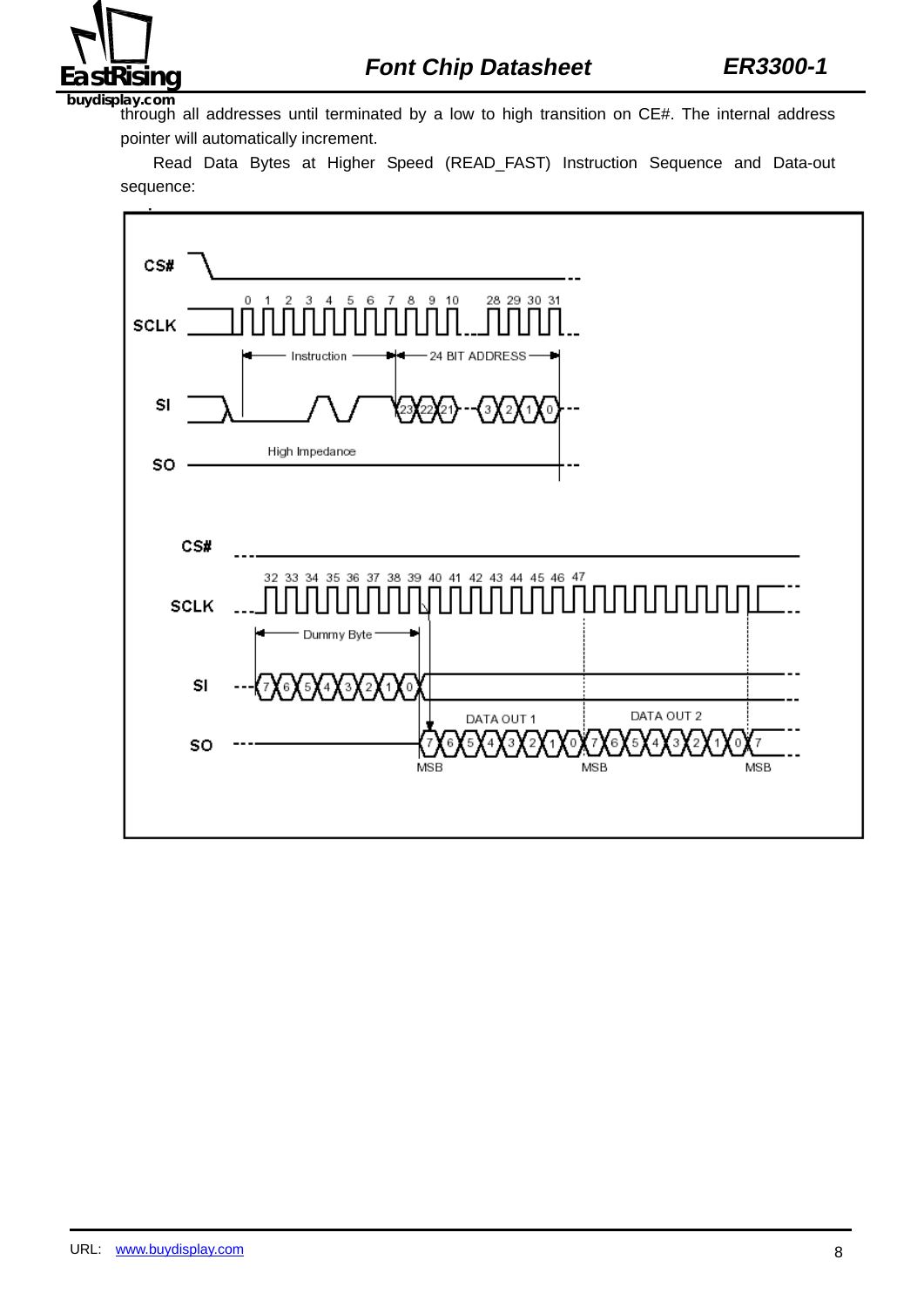

# **4** Electric characteristic

### **4.1** Absolute maximum rating

| Symbol                | Parameter                    | Min.   | Max.      | Unit   | Condition |
|-----------------------|------------------------------|--------|-----------|--------|-----------|
| $T_{OP}$              | <b>Operating Temperature</b> | $-20$  | 85        | $\sim$ |           |
| $\frac{T_{STG}}{VCC}$ | Storage Temperature          | -65    | 150       | $\sim$ |           |
|                       | <b>Supply Voltage</b>        | $-0.3$ | 3.6       |        |           |
| $V_{IN}$              | Input Voltage                | $-0.3$ | $VCC+0.3$ |        |           |
| <b>GND</b>            | Power Ground                 | $-0.3$ | 0.3       |        |           |

## **4.2** DC characteristic

#### Condition:  $T_{OP} = -20^{\circ}C$  to 85°C, GND=0V

| Symbol                 | Parameter                         | Min.                        | Max.                      | Unit | Condition          |
|------------------------|-----------------------------------|-----------------------------|---------------------------|------|--------------------|
| <b>I</b> <sub>DD</sub> | <b>VCC Supply Current(active)</b> |                             | 12                        | mA   |                    |
| $I_{SB}$               | <b>VCC Standby Current</b>        |                             | 10                        | uA   |                    |
| $V_{\parallel}$        | Input LOW Voltage                 | $-0.3$                      | 0.3VCC                    |      |                    |
| V <sub>IH</sub>        | Input HIGH Voltage                | 0.7VCC                      | $VCC+0.4$                 |      |                    |
| $V_{OL}$               | <b>Output LOW Voltage</b>         |                             | 0.4<br>$(l_{OL} = 1.6mA)$ | -V   |                    |
| $V_{OH}$               | <b>Output HIGH Voltage</b>        | $0.8$ VCC<br>$(IOH=-100uA)$ |                           | V    | $VCC = 2.7 - 3.6V$ |
| Īц                     | Input Leakage Current             |                             | 2                         | uA   |                    |
| <b>ILO</b>             | <b>Output Leakage Current</b>     | $\Omega$                    | 2                         | uA   |                    |

Note: I<sub>IL</sub>: Input LOW Current, I<sub>IH</sub>: Input HIGH Current,

I<sub>OL</sub>: Output LOW Current, I<sub>OH</sub>: Output HIGH Current,

## **4.3** AC characteristic

| Symbol            | Alt.             | Parameter                                    | Min.           | Max. | Unit       |
|-------------------|------------------|----------------------------------------------|----------------|------|------------|
| Fc                | Fc               | <b>Clock Frequency</b>                       | D.C.           | 30   | <b>MHz</b> |
| tch               | tclh             | Clock High Time                              | 15             |      | ns         |
| tcL               | tcll             | Clock Low Time                               | 15             |      | ns         |
| tclch             |                  | Clock Rise Time(peak to peak)                | 0.1            |      | V/ns       |
| tCHCL             |                  | Clock Fall Time (peak to peak)               | 0.1            |      | V/ns       |
| <b>t</b> SLCH     | tcss             | CS# Active Setup Time (relative to SCLK)     | 5              |      | ns         |
| tCHSL             |                  | CS# Not Active Hold Time (relative to SCLK)  | 5              |      | ns         |
| t <sub>DVCH</sub> | tpsu             | Data In Setup Time                           | $\overline{2}$ |      | ns         |
| <b>t</b> CHDX     | t <sub>DH</sub>  | Data In Hold Time                            | $\overline{5}$ |      | ns         |
| t CHSH            |                  | CS# Active Hold Time (relative to SCLK)      | 5              |      | ns         |
| t SHCH            |                  | CS# Not Active Setup Time (relative to SCLK) | 5              |      | ns         |
| t SHSL            | tcs <sub>H</sub> | CS# Deselect Time                            | 100            |      | ns         |
| t SHQZ            | t <sub>Dis</sub> | <b>Output Disable Time</b>                   |                | 9    | ns         |
| t CLQV            | tv               | <b>Clock Low to Output Valid</b>             |                | 9    | ns         |
| t CLQX            | <b>t</b> HO      | <b>Output Hold Time</b>                      | 0              |      | ns         |
| <b>t</b> HLCH     |                  | HOLD# Setup Time (relative to SCLK)          | 5              |      | ns         |
| t CHHH            |                  | HOLD# Hold Time (relative to SCLK)           | 5              |      | ns         |
| t HHCH            |                  | HOLD Setup Time (relative to SCLK)           | 5              |      | ns         |
| t CHHL            |                  | HOLD Hold Time (relative to SCLK)            | 5              |      | ns         |
| t HHQX            | tLZ              | HOLD to Output Low-Z                         |                | 9    | ns         |
| t HLQZ            | t <sub>Hz</sub>  | HOLD# to Output High-Z                       |                | 9    | ns         |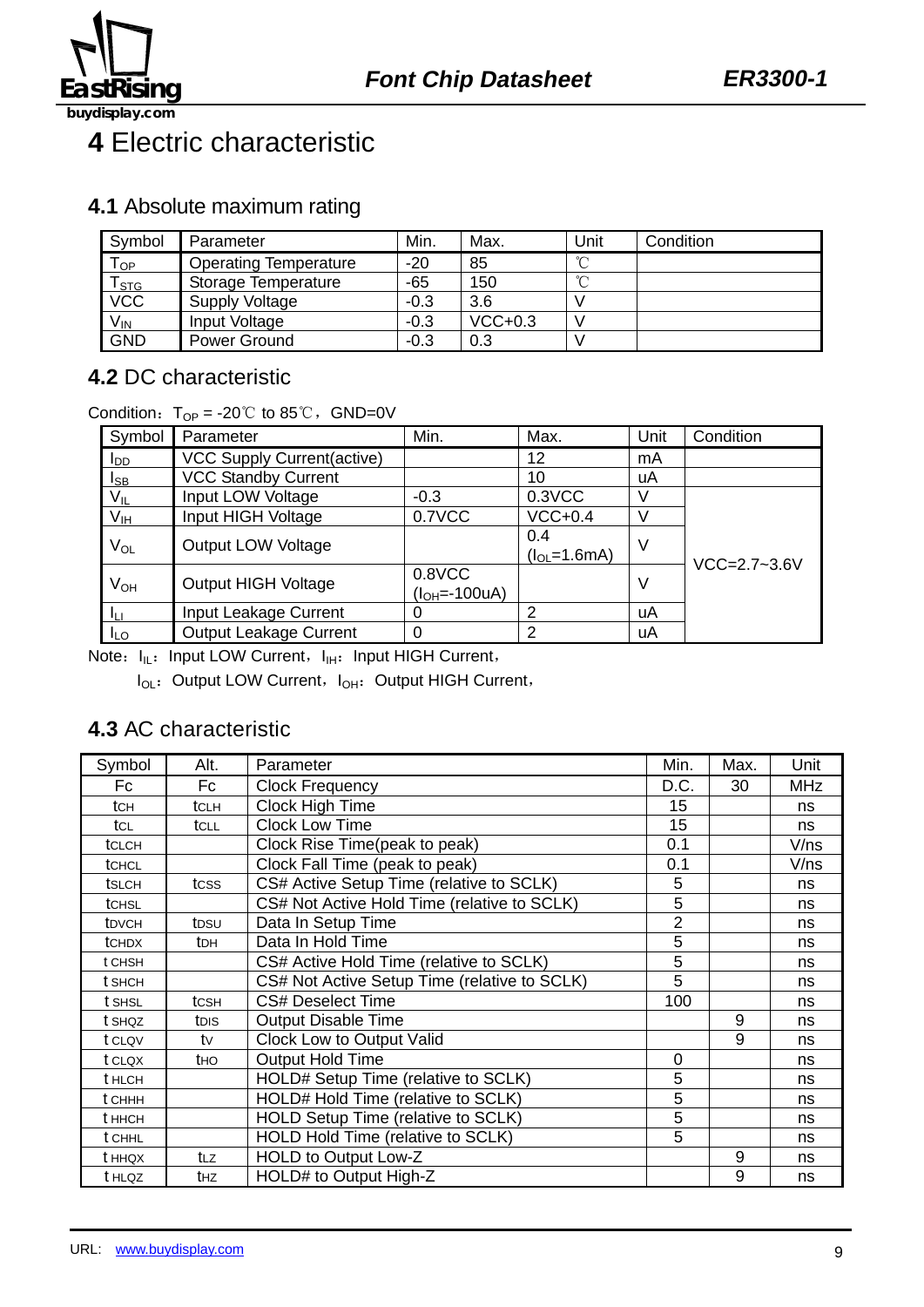

Serial Input Timing









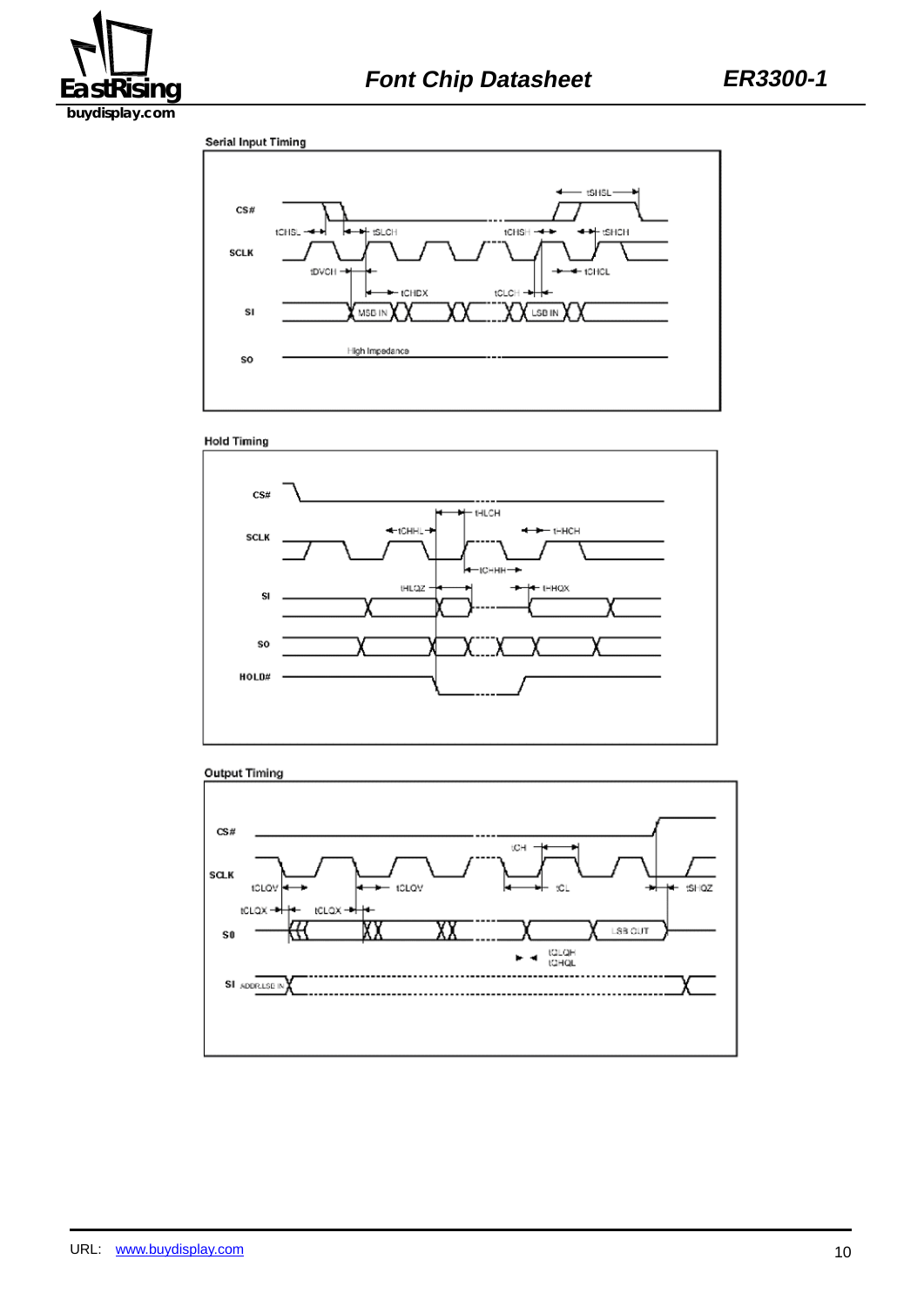

# **5** Package size







Dimensions(inch dimensions are derived from the original mm dimensions)

|      |       | Α     | A1    | A2    | b     | U     |       | E     | E1    | 同     |       |       |       | A |
|------|-------|-------|-------|-------|-------|-------|-------|-------|-------|-------|-------|-------|-------|---|
| Mm   | Min.  |       | 0.10  | .35   | 0.36  | 0.15  | 4.77  | 5.80  | 3.60  |       | 0.46  | 0.65  | 0.41  |   |
|      | Norm. |       | 0.15  | .45   | 0.41  | 0.20  | 4.90  | 5.99  | 3.90  | .27   | 0.66  | 1.05  | 0.54  | 5 |
|      | Max.  | 1.75  | 0.20  | .55   | 0.51  | 0.25  | 5.03  | 6.20  | 4.00  |       | 0.86  | 1.25  | 0.67  | 8 |
| inch | Min.  |       | 0.004 | 0.053 | 0.014 | 0.006 | 0.188 | 0.228 | 0.150 |       | 0.018 | 0.033 | 0.016 |   |
|      | Norm. |       | 0.006 | 0.057 | 0.016 | 0.008 | 0.193 | 0.236 | 0.154 | 0.050 | 0.026 | 0.041 | 0.021 |   |
|      | Max.  | 0.069 | 0.008 | 0.061 | 0.020 | 0.010 | 0.198 | 0.244 | 0.156 |       | 0.034 | 0.049 | 0.026 | 8 |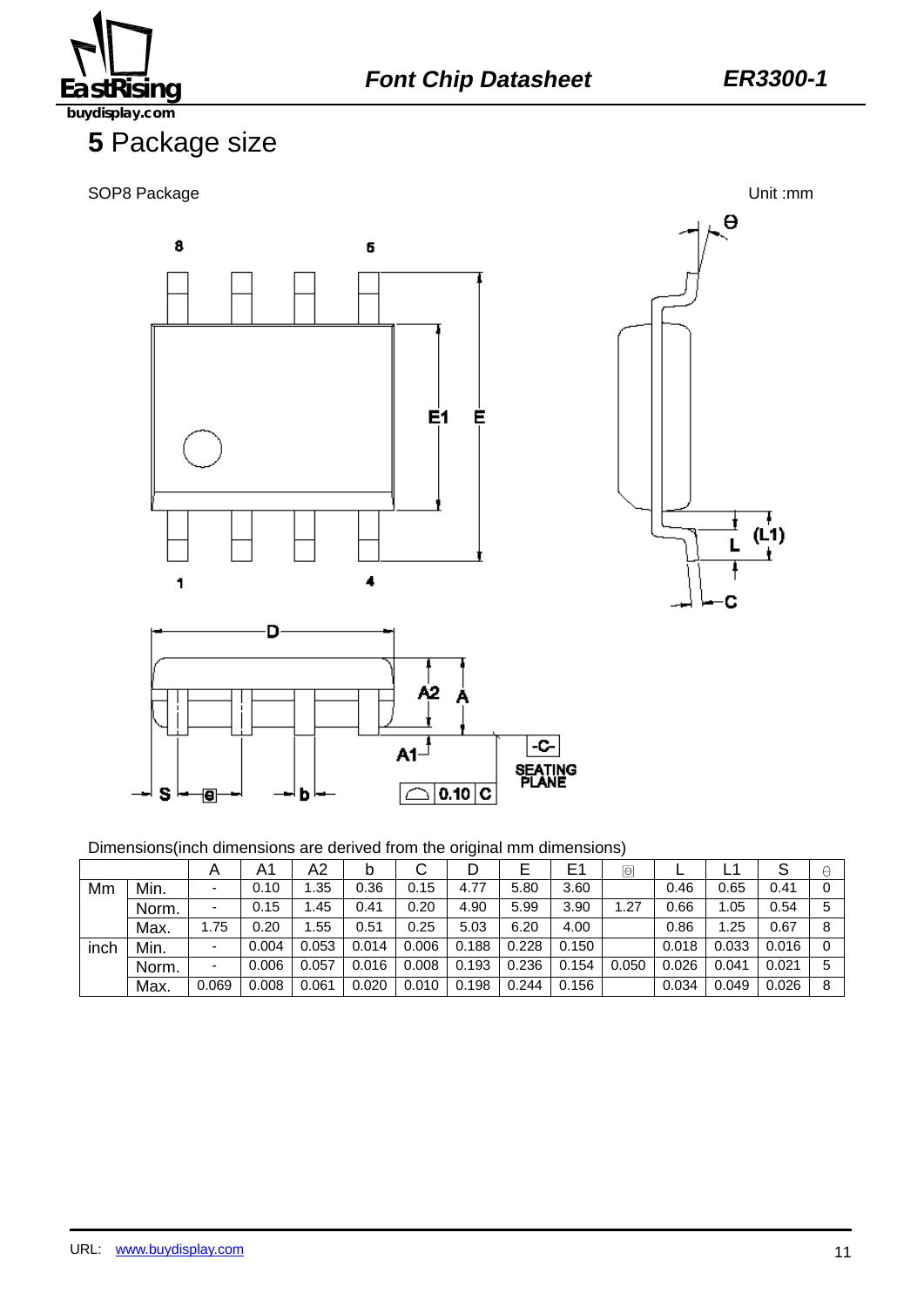

# **6 Font Read Method**

### **6.1** Character dots arrangement

The data arrangement is byte horizontal, string horizontal. The highest Bit of BYTE represent left point, the lowest Bit of BYTE represent right point.

#### 6.1.1 15X16 dots font

15X16 dots font has 32 bytes (BYTE 0 – BYTE 31)data。



#### 6.1.2 5X7dots ASCII font

5X7 dots ASCII font has 8 bytes (BYTE  $0 - BYTE7$ ) data.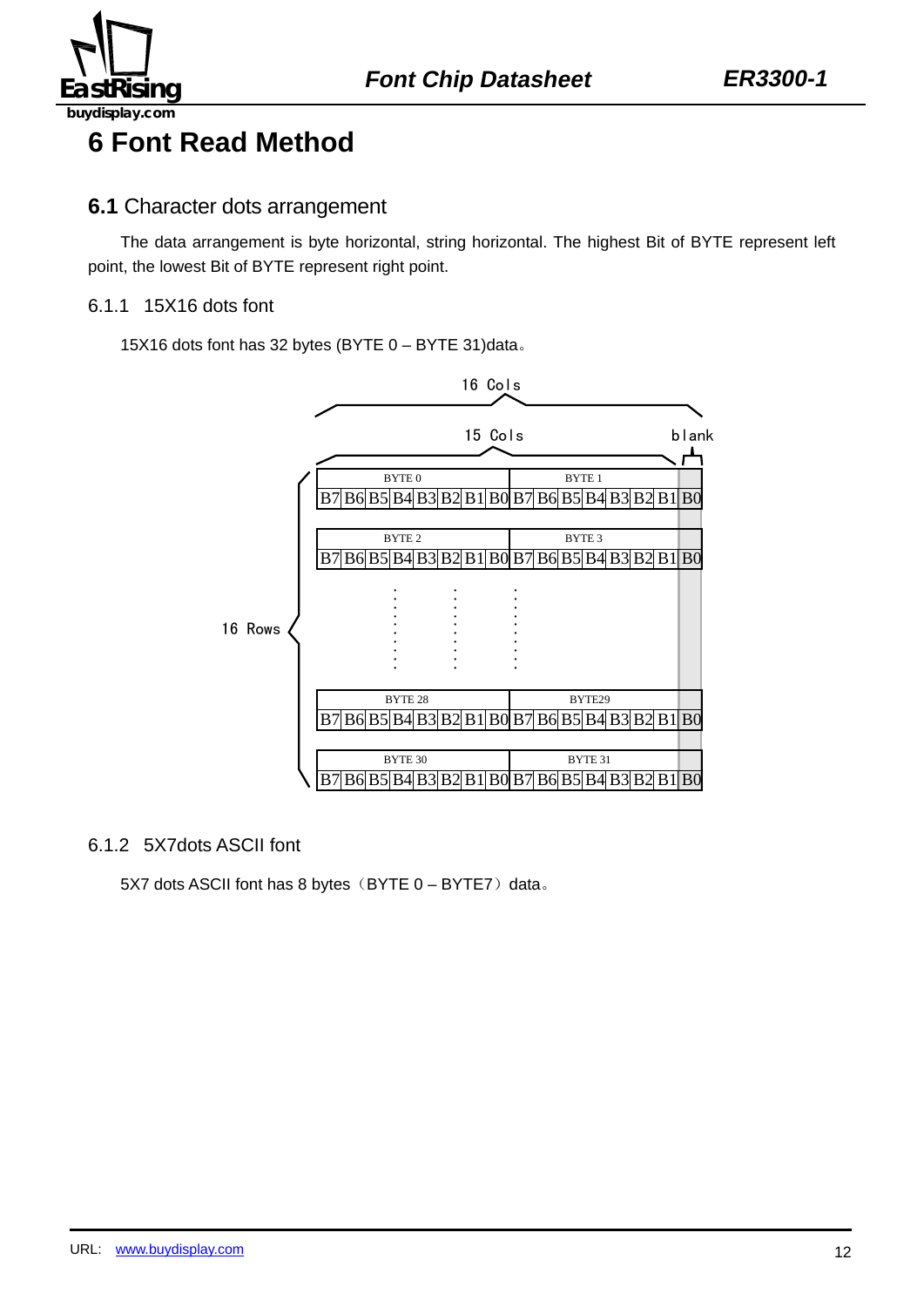



#### 6.1.3 7X8 dots ASCII font

7X8 dots ASCII font has 8 bytes  $(BYTE 0 - BYTE7)$  data.



#### 6.1.4 6X12 dots ASCII font

 $6X12$  dots ASCII font has12 bytes (BYTE  $0 - BYTE11$ ) data.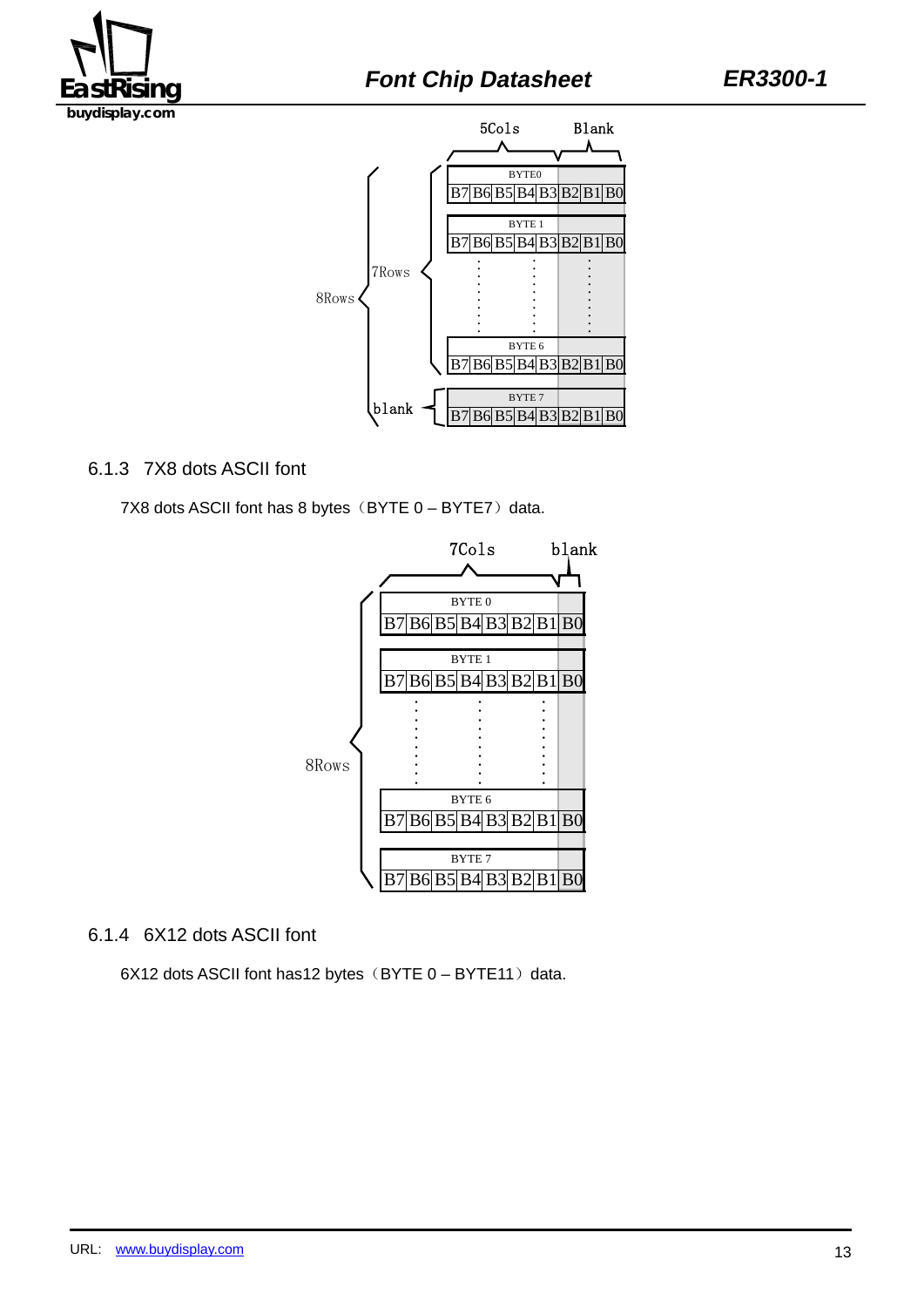



#### 6.1.5 8X16 dots font

8X16 dots font has 16 bytes (BYTE  $0 - BYTE15$ ) data:

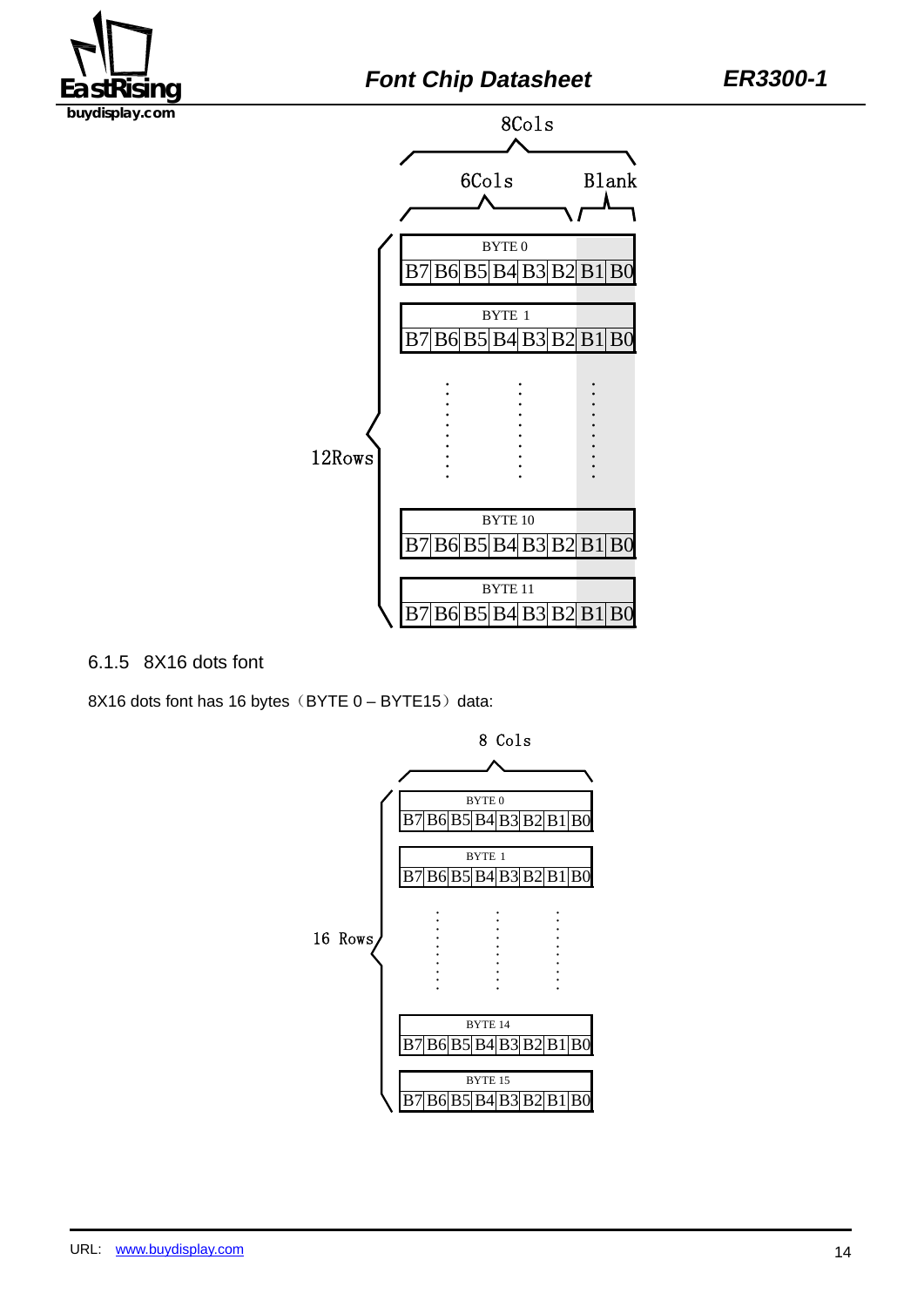

6.1.6 12 dots proportional font

Including: 12 dots Arial font 12 dots Unicode font

12 dots proportional font has 26 bytes  $(BYTE 0 - BYTE25)$  data.

For the font is variant width, BYTE0~ BYTE1 are stored font width data,.BYTE2-25 are stored dots matrix data.

|                   | Font dot matrix width                                                                           | Font dot matrix data |   |                             |
|-------------------|-------------------------------------------------------------------------------------------------|----------------------|---|-----------------------------|
| BYTE <sub>0</sub> | BYTE <sub>1</sub>                                                                               | BYTE <sub>2</sub>    | . | BYTE 33                     |
|                   | [B7  B6  B5  B4  B3  B2  B1  B0  B7  B6  B5  B4  B3  B2  B1  B0  B7  B6  B5  B4  B3  B2  B1  B0 |                      |   | BOI.<br> B6  B5  B4  B3  B2 |

The dots matrix width of proportional font use BYTE as its unit. Different font width will reveal corresponding blanks. With the font's actual width data stored in BYTE0~BYTE 1, it can be used as reference for the position of the next word.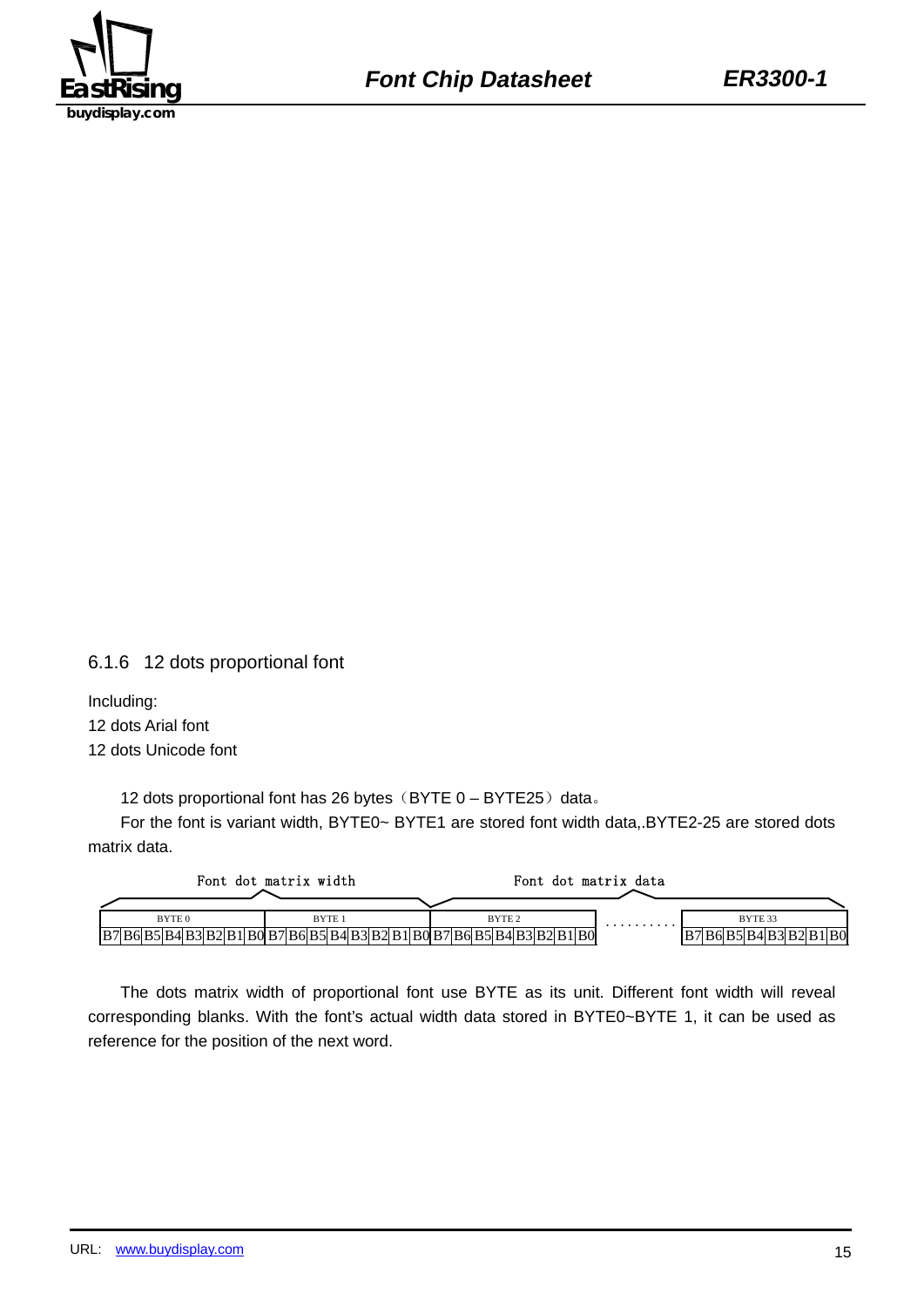

6.1.7 16 dots proportional font

Including: 16 dots Arial font 16 dots Unicode font

16 dots proportional font has 34 bytes  $(BYTE 0 - BYTE33)$  data.

For the font is variant width, BYTE0~ BYTE1 are stored font width data,.BYTE2-33 are stored dots matrix data.



The dot matrix width of proportional font use BYTE as its unit. Different font width will reveal corresponding blanks. With the font's actual width data stored in BYTE0~BYTE 1, it can be used as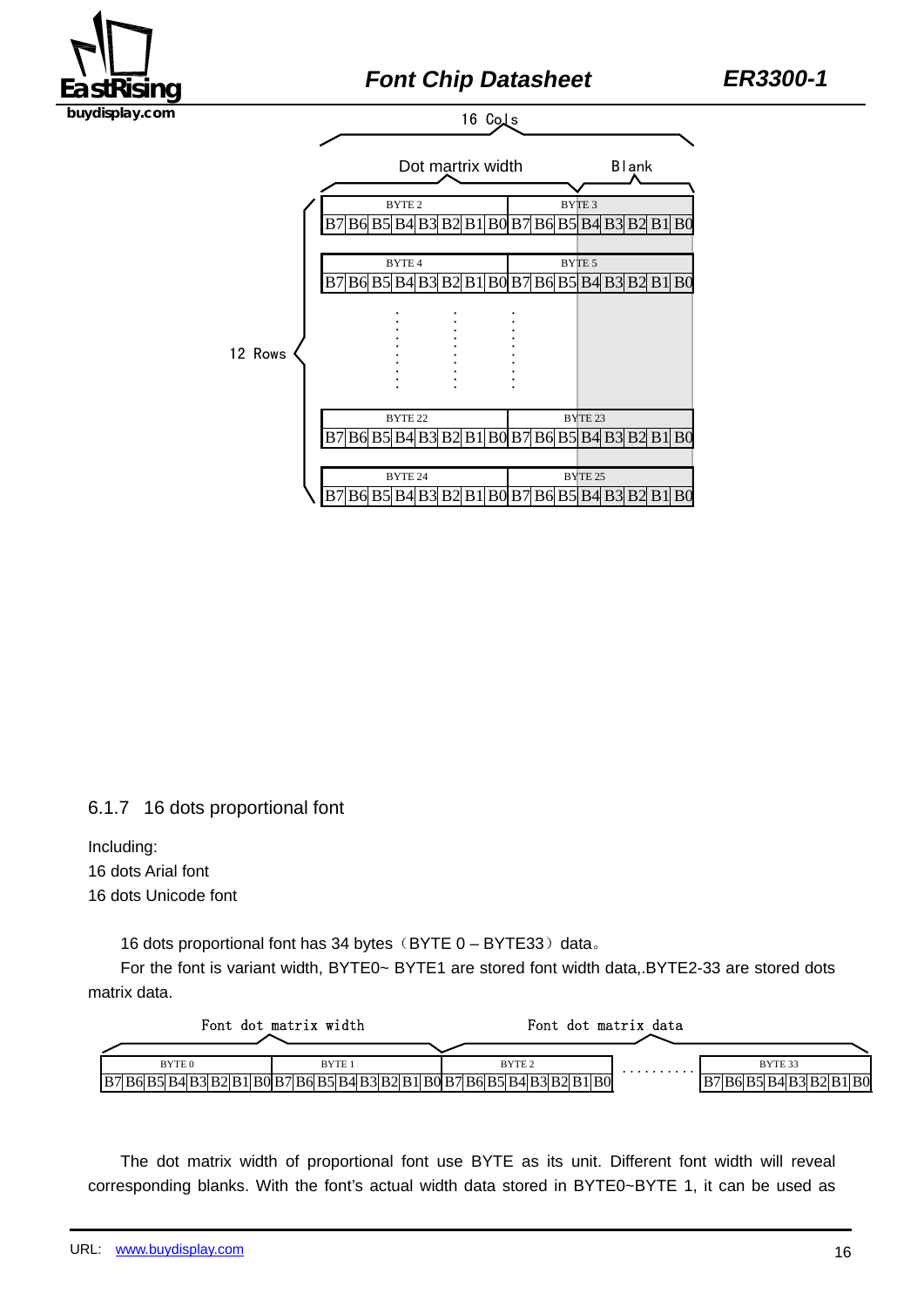

reference for the position of the next word.



# **6.2** Dots font address table

|                | content                                       | charset      | Code scope | Characters | Address | Reference<br>method    |
|----------------|-----------------------------------------------|--------------|------------|------------|---------|------------------------|
| 1              | 15X16dots GB12345 font                        | GB12345      | A1A1-F9A9  | 6866+846   | 00000   | 6.3.1.1                |
| 2              | 5X7 dots ASCII font                           | ASCII        | $20 - 7F$  | 96         | 51980   | 6.3.2.1                |
| 3              | 7X8 dots ASCII font                           | ASCII        | $20 - 7F$  | 96         | 51C80   | 6.3.2.2                |
| $\overline{4}$ | 6X12 dots ASCII font                          | ASCII        | $20 - 7F$  | 96         | 51F80   | 6.3.2.3                |
| 5              | 8X16 dots ASCII font                          | <b>ASCII</b> | $20 - 7F$  | 96         | 52580   | 6.3.2.4                |
| 6              | 8X16 dots bold ASCII font                     | <b>ASCII</b> | $20 - 7F$  | 96         | 52D80   | 6.3.2.5                |
| $\overline{7}$ | 12 dots Arial font                            | <b>ASCII</b> | $20 - 7F$  | 96         | 53380   | 6.3.2.6                |
| 8              | 12 dots Unicode font (Latin,<br>Greek, Cyril) | Unicode      | 0020-04E9  | 555        | 53380   | $6.3.3.4-$<br>6.3.3.6  |
| 9              | 16 dots Arial font                            | ASCII        | $20 - 7F$  | 96         | 56BDE   | 6.3.2.7                |
| 10             | 16 dots Unicode font (Latin,<br>Greek, Cyril) | Unicode      | 0020-04E9  | 555        | 56BDE   | $6.3.3.7 -$<br>6.3.3.9 |
| 11             | 8X16 dots Latin font                          | Unicode      | 00A0-0217  | 376        | 5B594   | 6.3.3.1                |
| 12             | 8X16 dots Greek font                          | Unicode      | 0370-03CF  | 96         | 5CD14   | 6.3.3.2                |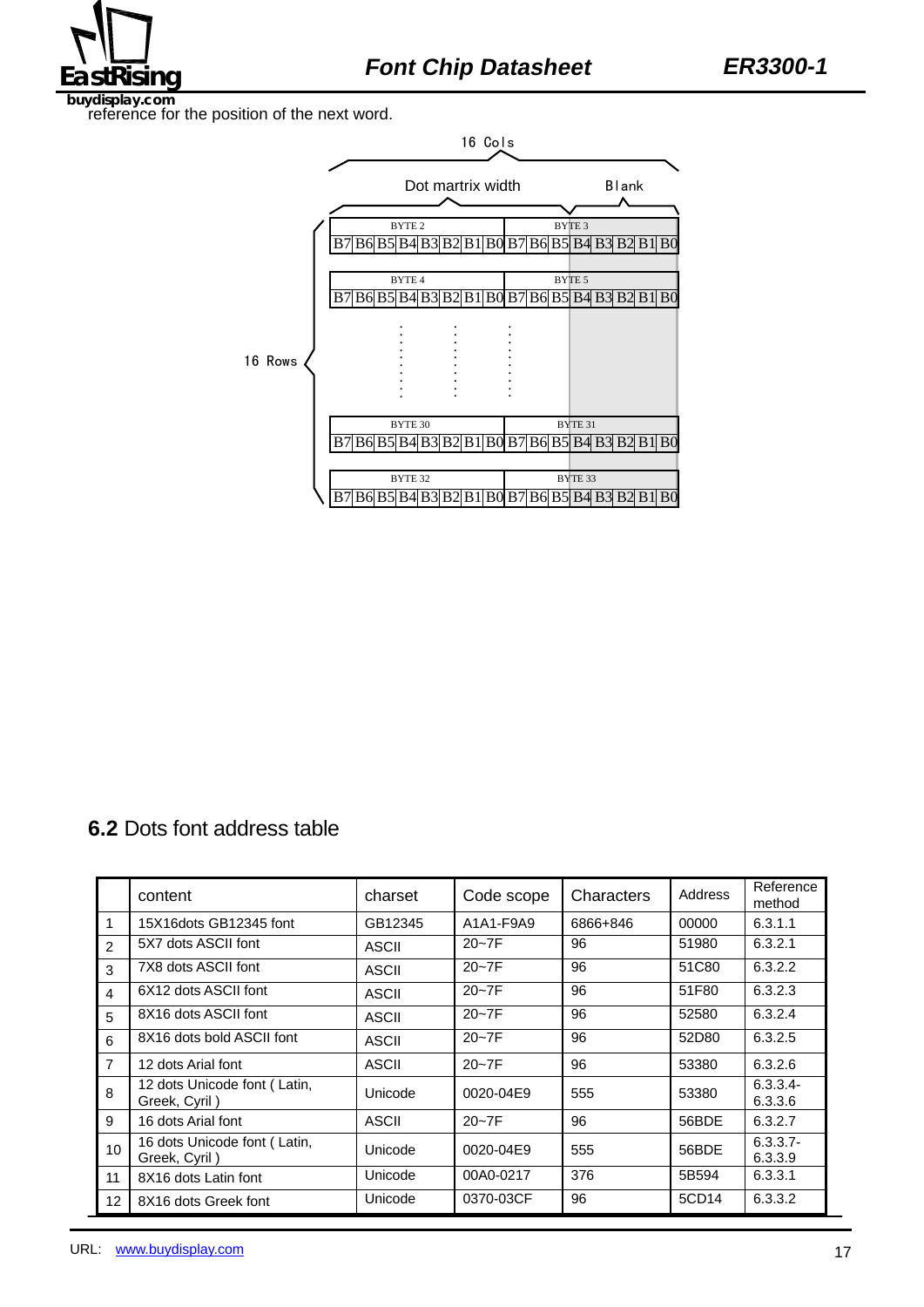

# **EastRising Font Chip Datasheet ER3300-1**

13 8X16 dots Cyril font | Unicode | 0400-04F9 | 250 | 5D314 | 6.3.3.3 14 JIS0208 index table JIS0208 0101-8794 6398+1644 5E2B4 6.3.1.3 15 BIG5 index table BIG5 A140-C67E 5401+408 62410 6.3.1.2 16 Unicode index table  $\vert$  Unicode  $\vert$  A0-FF50  $\vert$  651F0 6.3.1.4 17 16 dots Arabia font Unicode 0600~06F9 250 715E0 6.3.3.12 18 16 dots Arabia extendable font Customize B000-B1F1 498 73714 6.3.3.13 19 12 dots Arabia font <br>
Unicode 0600~06F9 250 78790 6.3.3.10 20 12 dots Arabia extendable font Customize B000-B1F1 498 7A0F4 6.3.3.11 21 reserved 7DE80

### 6.3 Calculation of character address

With certain calculation method, the user may obtain certain character dots address using character code.

6.3.1 Chinese font and Japanese font

#### **6.3.1.1 15X16 dots GB12345 font**

#### **Parameters:**

GBCode: character code. MSB: high byte of GBCode. LSB: low byte of GBCode. Address: address of character data in chip. BaseAdd: the base address of the font in chip **Calculation of character address:**  BaseAdd=0x00; if(MSB  $>=0xA1$  && MSB  $<=0xA9$  && LSB  $>=0xA1$ ) Address =( (MSB - 0xA1) \* 94 + (LSB - 0xA1))\*32+ BaseAdd; else if(MSB >=0xB0 && MSB <= 0Xf9 && LSB >=0xA1)

# Address = ((MSB - 0xB0) \* 94 + (LSB - 0xA1)+ 1038)\*32+ BaseAdd;

#### **6.3.1.2 15X16 dots BIG5 basic font**

#### **Parameters:**

FontCode: character code. MSB: high byte of FontCode. LSB: low byte fo FontCode. Address: address of character data in chip. BaseAdd: the base address of the font in chip Big5Table: BIG5 index table. The table address is 0x62410 Big5Index: index of the character in BIG5 index table. Index: index of the character in font sets. **Calculation of character address:**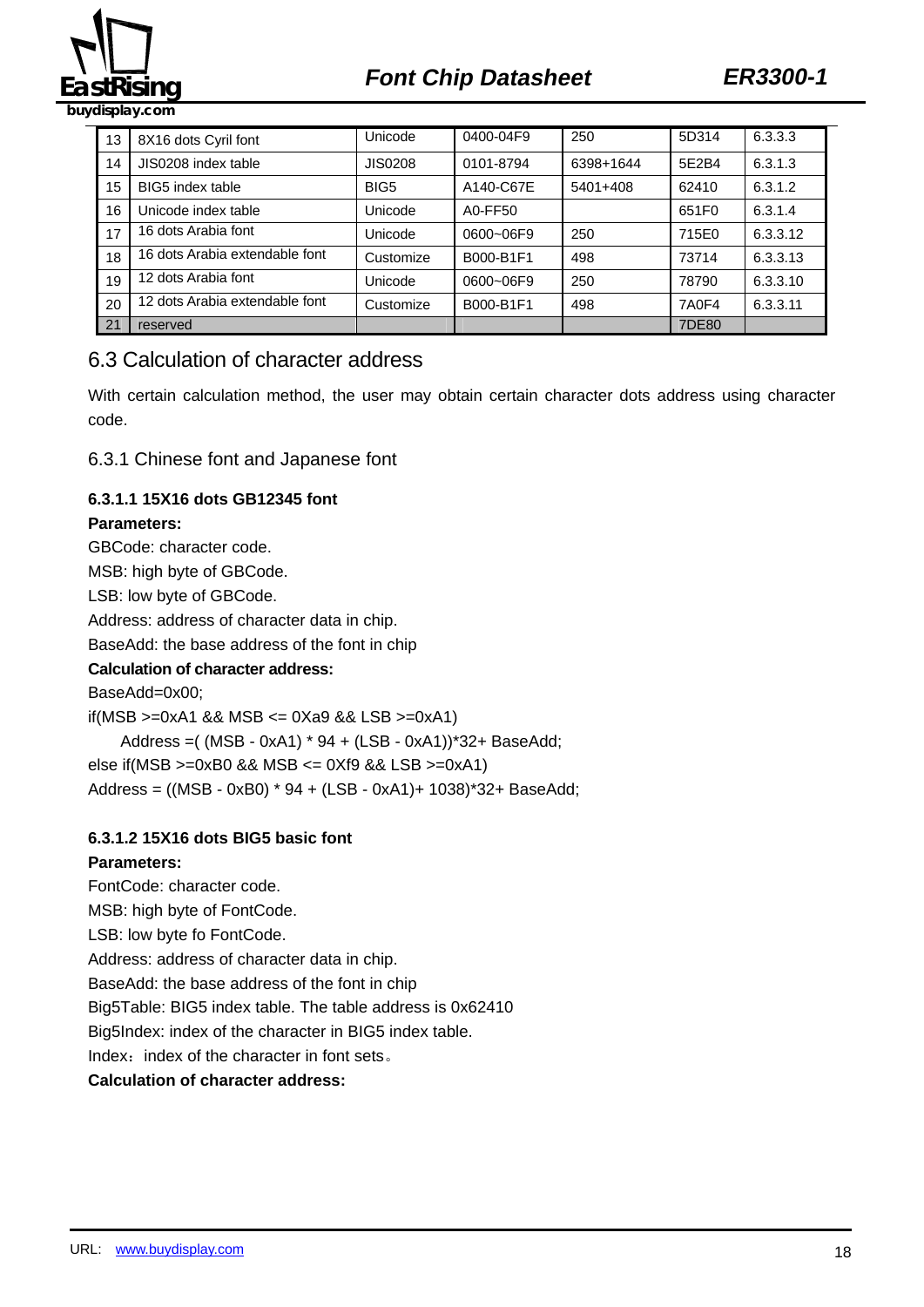



BaseAdd=0x00;

 $if(MSB >=0 \times A1 \& MSB <= 0 \times C6)$ {  $if(LSB >=0x40 & 8 & 1SB <= 0X7E)$ Big5Index =(MSB - 0xA1) \* 157 + (LSB - 0x40); else if(LSB >=0XA1 && LSB <= 0XFE) Big5Index =(MSB - 0xA1) \* 157 + 63 + (LSB - 0xA1)); } Index = Big5Table[Big5Index\*2] \* 256 + Big5Table[Big5Index\*2+1];

Address =Index \* 32 + BaseAdd;

#### **6.3.1.3 15X16 dots JIS font**

#### **Parameters:**

FontCode: character code. MSB: high byte of FontCode. LSB: low byte fo FontCode. Address: address of character data in chip. BaseAdd: the base address of the font in chip JISTable: JIS index table. The table address is 0x5E2B4 JISIndex: index of the character in JIS index table. Index: index of the character in font sets **Calculation of character address:**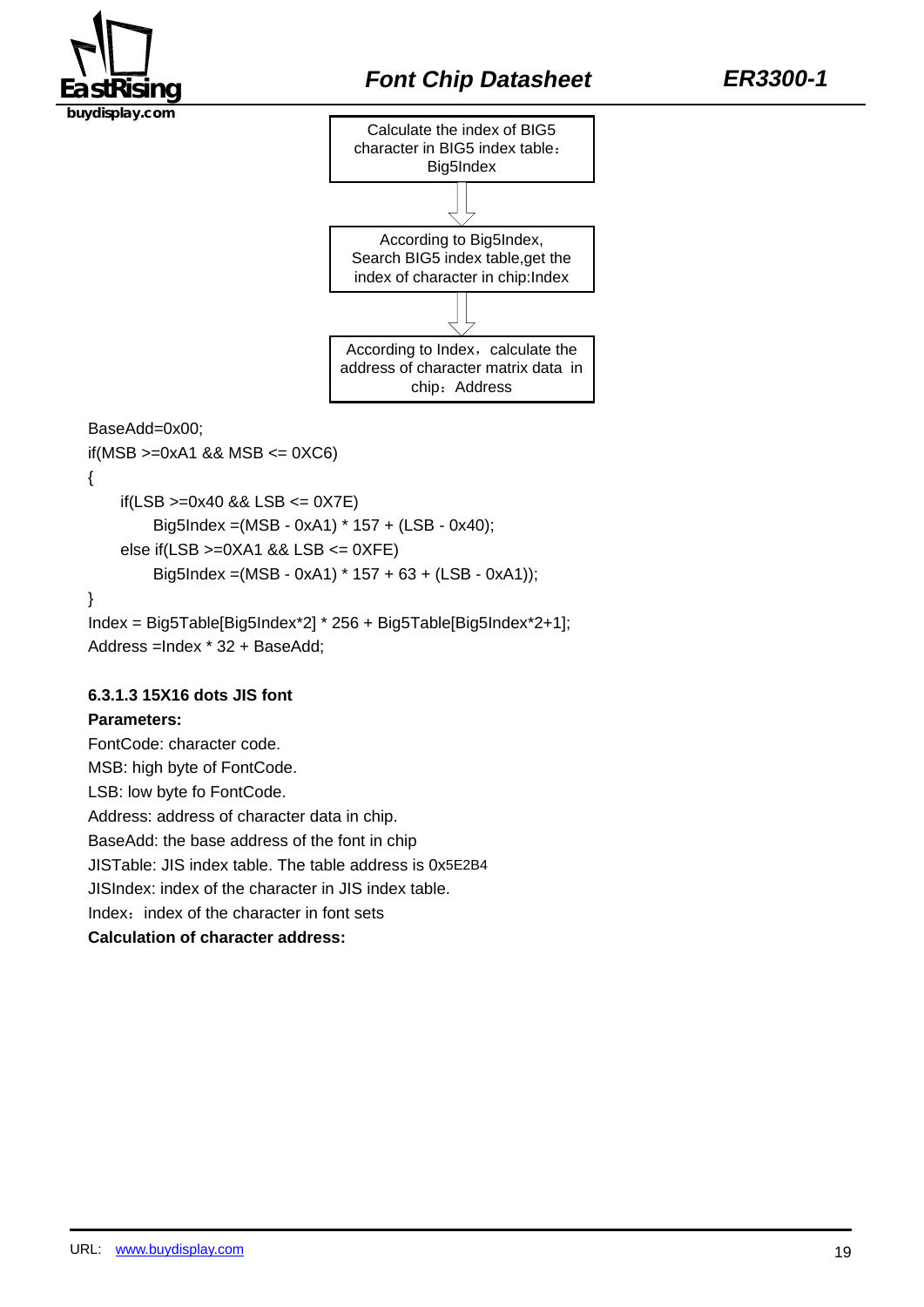



BaseAdd=0x00;

```
if ((MSB >= 1 && MSB <= 94) && (LSB >= 1 && LSB <= 94))
{ 
    JISIndex = (MSB - 1)*94 + LSB-1;} 
Index = JISTable[JISIndex *2] * 256 + JISTable[JISIndex *2+1] ;
```
Address =Index \* 32 + BaseAdd;

#### **6.3.1.4 15X16 dots Unicode Japanese font**

#### **Parameters:**

FontCode: character code.

Address: address of character data in chip.

BaseAdd: the base address of the font in chip

UnicodeTable: Unicode index table. The table address is 0x651F0

UnicodeToIndex(): calculate index of the character in Unocode index table.

UnicodeIndex: index of the character in JIS index table.

Index: index of the character in font sets

**Calculation of character address:** 



#### BaseAdd=0x00;

UnicodeIndex = UnicodeToIndex(FontCode);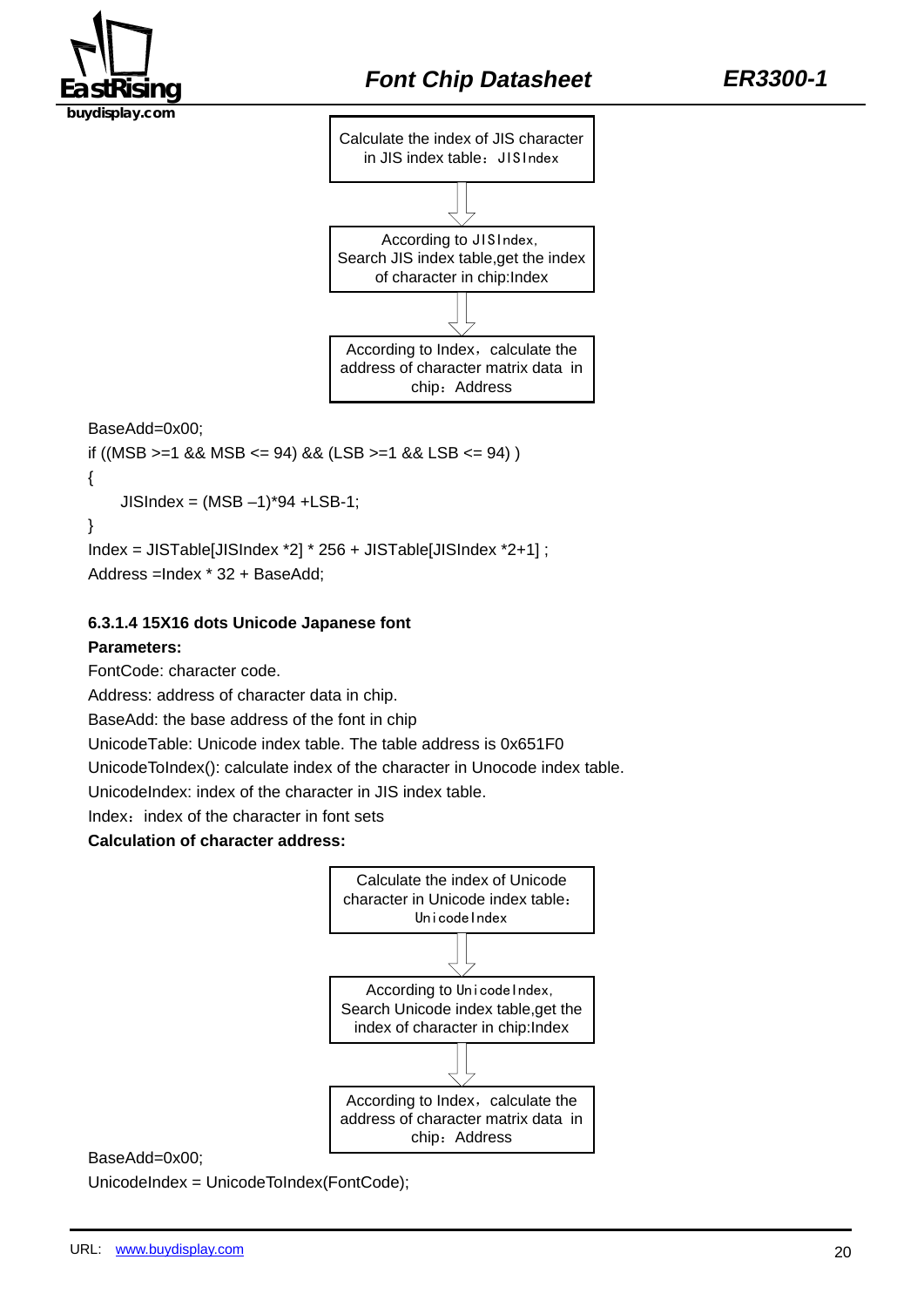

```
Index = UnicodeTable [UnicodeIndex *2] * 256 + UnicodeTable [UnicodeIndex *2+1] ; 
Address =Index * 32 + BaseAdd; 
WORD UnicodeToIndex(WORD code) 
{ 
     BYTE result=0; 
     WORD h; 
    if(code<=0x20)code = 0x3000; else if(code<0x7f) 
     { 
          code=0xfe57-code-0x21; 
     } 
     if(code<=0xa0) result=1; 
     else if(code<=0x0451) h=code-160; 
     else if(code< 0x2010) result=1; 
     else if(code<=0x2642) h=code-160-7102; 
     else if(code< 0x3000) result=1; 
     else if(code<=0x33d5) h=code-160-7102-2493; 
     else if(code< 0x4e00) result=1; 
     else if(code<=0x9fa5) h=code-160-7102-2493-6698; 
     else if(code< 0xe76c) result=1; 
     else if(code<=0xe864) h=code-160-7102-2493-6698-18374; 
     else if(code< 0xf92c) result=1; 
     else if(code<=0xfa29) h=code-160-7102-2493-6698-18374-4295; 
     else if(code< 0xfe30) result=1; 
     else if(code<=0xfe6b) h=code-160-7102-2493-6698-18374-4295-1030; 
     else if(code< 0xff01) result=1; 
     else if(code<=0xff5e) h=code-160-7102-2493-6698-18374-4295-1030-149; 
     else if(code< 0xffe0) result=1; 
     else if(code<=0xffe5) h=code-160-7102-2493-6698-18374-4295-1030-149-129; 
     else result=1; 
     if(result==1) 
     { 
         h = 0x3000 - 160 - 7102 - 2493;
     } 
     return h; 
} 
6.3.2 ASCII font
```
**6.3.2.1 5X7 dots ASCII font Parameters:**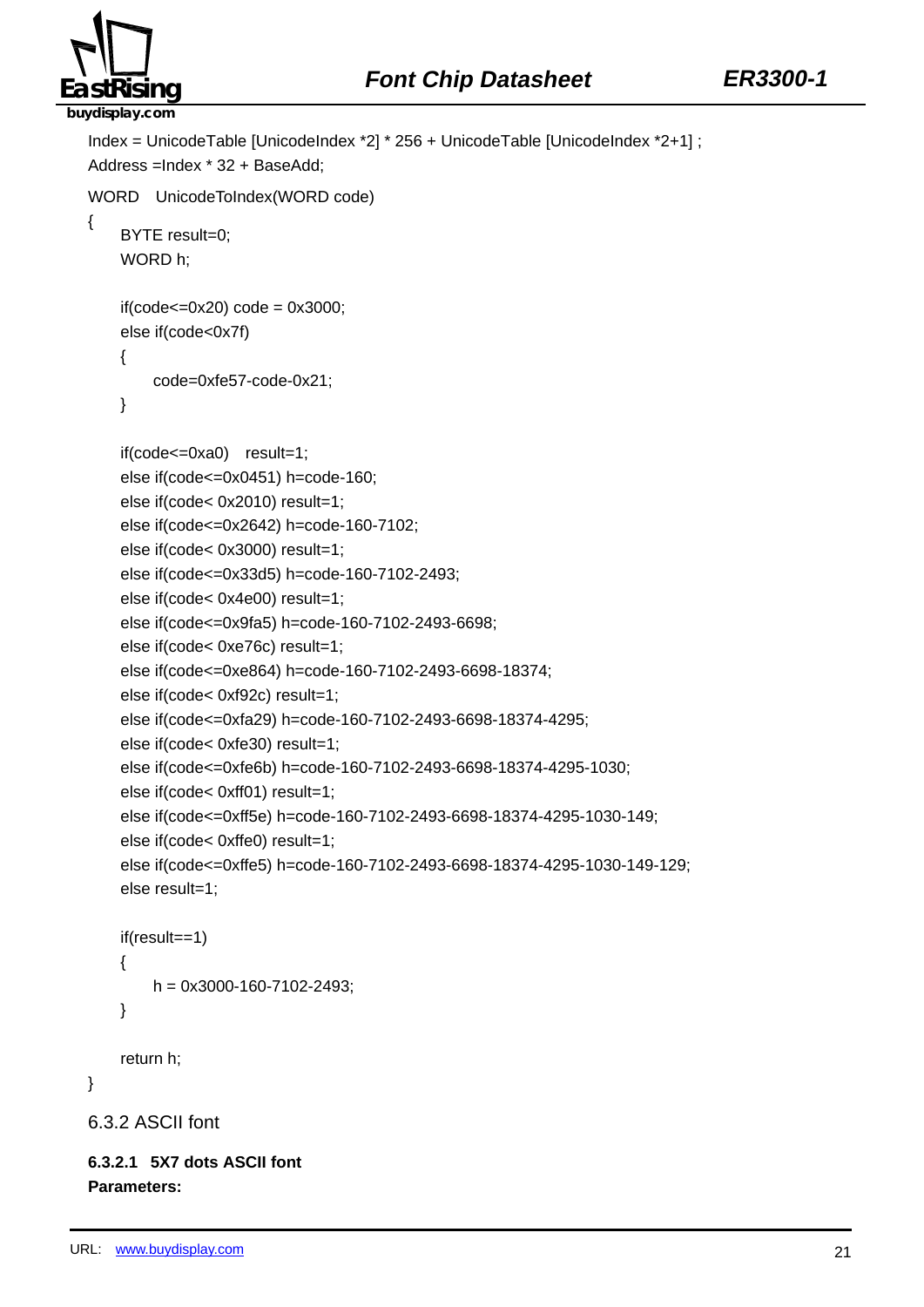

ASCIICode: ASCII code(8 bits)

BaseAdd: the base address of the font in chip

Address: address of character data in chip.

#### **Calculation of character address:**

BaseAdd=0x51980

if (ASCIICode  $>= 0x20$ ) and (ASCIICode  $<= 0x7E$ ) then Address = (ASCIICode –0x20 ) \* 8+BaseAdd

#### **6.3.2.2 7X8 dots ASCII font**

#### **Parameters:**

ASCIICode: ASCII code(8 bits)

BaseAdd: the base address of the font in chip

Address: address of character data in chip.

#### **Calculation of character address:**

BaseAdd=0x51C80

if (ASCIICode  $>= 0x20$ ) and (ASCIICode  $<= 0x7E$ ) then

Address = (ASCIICode –0x20 ) \* 8+BaseAdd

#### **6.3.2.3 6X12 dots ASCII font**

#### **Parameters:**

ASCIICode: ASCII code(8 bits)

BaseAdd: the base address of the font in chip

Address: address of character data in chip.

#### **Calculation of character address:**

BaseAdd=0x51F80

if (ASCIICode  $>= 0x20$ ) and (ASCIICode  $<= 0x7E$ ) then Address = (ASCIICode –0x20 ) \* 12+BaseAdd

#### **6.3.2.4 8X16 dots ASCII font**

#### **Parameters:**

ASCIICode: ASCII code(8 bits)

BaseAdd: the base address of the font in chip

Address: address of character data in chip.

#### **Calculation of character address:**

BaseAdd=0x52580

if (ASCIICode  $>= 0x20$ ) and (ASCIICode  $<= 0x7E$ ) then

Address = (ASCIICode –0x20 ) \* 16+BaseAdd

#### **6.3.2.5 8X16 dots ASCII bold font**

#### **Parameters:**

ASCIICode: ASCII code(8 bits)

BaseAdd: the base address of the font in chip

Address: address of character data in chip.

#### **Calculation of character address:**

BaseAdd=0x52D80

if (ASCIICode  $>= 0x20$ ) and (ASCIICode  $<= 0x7E$ ) then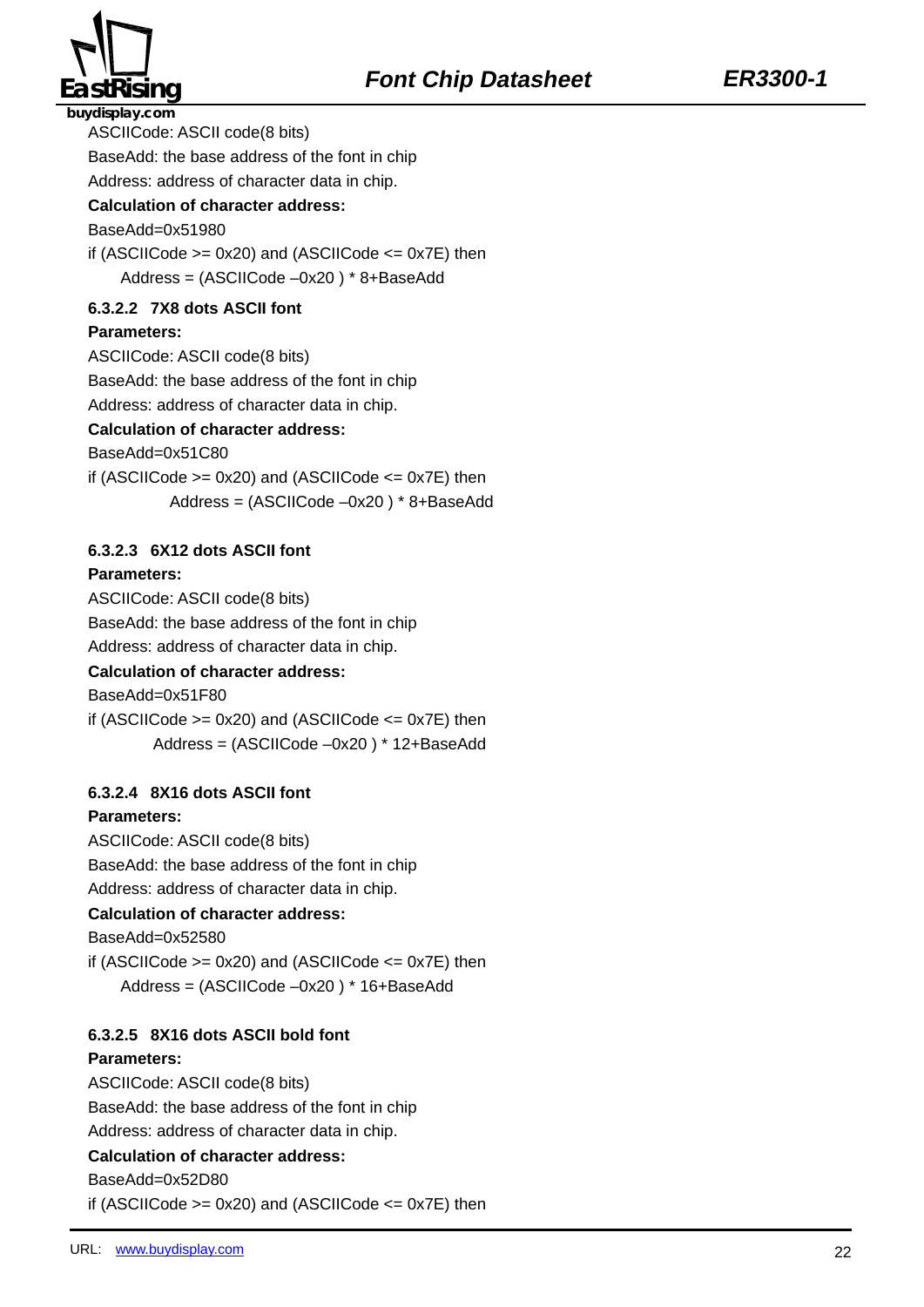



Address = (ASCIICode –0x20 ) \* 16+BaseAdd

#### **6.3.2.6 12 dots arial font**

#### **Parameters:**

ASCIICode: ASCII code(8 bits) BaseAdd: the base address of the font in chip

Address: address of character data in chip.

#### **Calculation of character address:**

BaseAdd=0x53380

if (ASCIICode  $>= 0x20$ ) and (ASCIICode  $<= 0x7E$ ) then Address = (ASCIICode –0x20 ) \* 26 + BaseAdd

#### **6.3.2.7 16 dots arial font**

#### **Parameters:**

ASCIICode: ASCII code(8 bits) BaseAdd: the base address of the font in chip

Address: address of character data in chip.

#### **Calculation of character address:**

BaseAdd=0x56BDE

if (ASCIICode  $>= 0x20$ ) and (ASCIICode  $<= 0x7E$ ) then Address = (ASCIICode –0x20 ) \* 34 + BaseAdd

6.3.3 Unicode font

#### 6.3.3.1 **8X16 dots Latin font**

#### **Parameters:**

BaseAdd: the base address of the font in chip

FontCode: Unicode code (16bits)

Address: address of character data in chip

#### **Calculation of character address:**

 $BaseAdd = 0x5B594$ 

if (FontCode  $>= 0x00A0$ ) and (FontCode  $<= 0x0217$ ) then Address = (FontCode–0x00A0) \* 16+BaseAdd

#### 6.3.3.2 **8X16 dots Greek font**

#### **Parameters:**

BaseAdd: the base address of the font in chip

FontCode: Unicode code (16bits)

Address: address of character data in chip

#### **Calculation of character address:**

 $BaseAdd = 0x5CD14$ 

if (FontCode  $>= 0x0370$ ) and (FontCode  $<= 0x03CF$ ) then Address = (FontCode–0x0370) \* 16+BaseAdd

#### 6.3.3.3 **8X16 dots Cyril font Parameters:**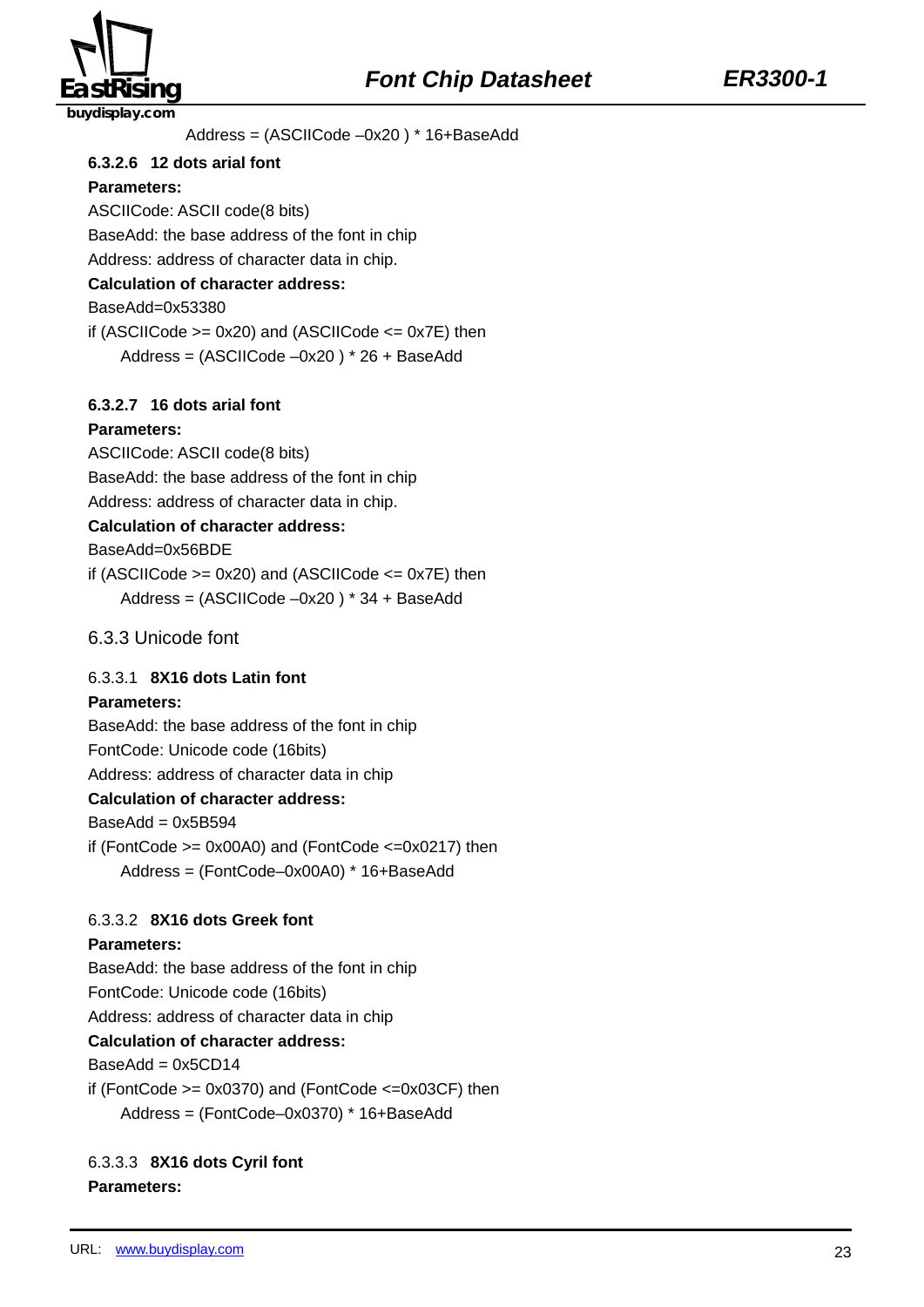

BaseAdd: the base address of the font in chip

FontCode: Unicode code (16bits)

Address: address of character data in chip

#### **Calculation of character address:**

#### BaseAdd=0x5D314

if (FontCode  $>= 0x0400$ ) and (FontCode  $<= 0x04F9$ ) then Address = (FontCode–0x0400) \* 16+BaseAdd

#### 6.3.3.4 **12 dots Latin font**

#### **Parameters:**

BaseAdd: the base address of the font in chip

FontCode: Unicode code (16bits)

Address: address of character data in chip

#### **Calculation of character address:**

BaseAdd=0x53380

if (FontCode  $>= 0x0020$ ) and (FontCode  $<= 0x007F$ ) then Address = (FontCode–0x 0020) \* 26+BaseAdd Else if (FontCode >= 0x00A0) and (FontCode <=0x017F) then

Address = (FontCode–0x0040) \* 26+BaseAdd

#### 6.3.3.5 **12 dots Breece font**

#### **Parameters:**

BaseAdd: the base address of the font in chip

FontCode: Unicode code (16bits)

Address: address of character data in chip

#### **Calculation of character address:**

BaseAdd=0x53380+350\*26

if (FontCode  $>= 0x0384$ ) and (FontCode  $<= 0x03CE$ ) then Address = (FontCode–0x0384) \* 26+BaseAdd

#### 6.3.3.6 **12 dots Cyril font**

#### **Parameters:**

BaseAdd: the base address of the font in chip

FontCode: Unicode code (16bits)

Address: address of character data in chip

#### **Calculation of character address:**

BaseAdd=0x53380+425\*26

if (FontCode  $>= 0x0400$ ) and (FontCode  $<= 0x045F$ ) then

Address = (FontCode–0x0400) \* 26+BaseAdd

Else if (FontCode  $>= 0x0490$ ) and (FontCode  $<= 0x04a3$ ) then

Address = (FontCode–0x 0490+96) \* 26+BaseAdd

Else if (FontCode >= 0x04AE) and (FontCode <=0x04B3) then

Address = (FontCode–0x04AE+117) \* 26+BaseAdd

Else if (FontCode >= 0x04B8) and (FontCode <=0x04BB) then

Address = (FontCode–0x04B8+122) \* 26+BaseAdd

Else if (FontCode >= 0x04D8) and (FontCode <=0x04D9) then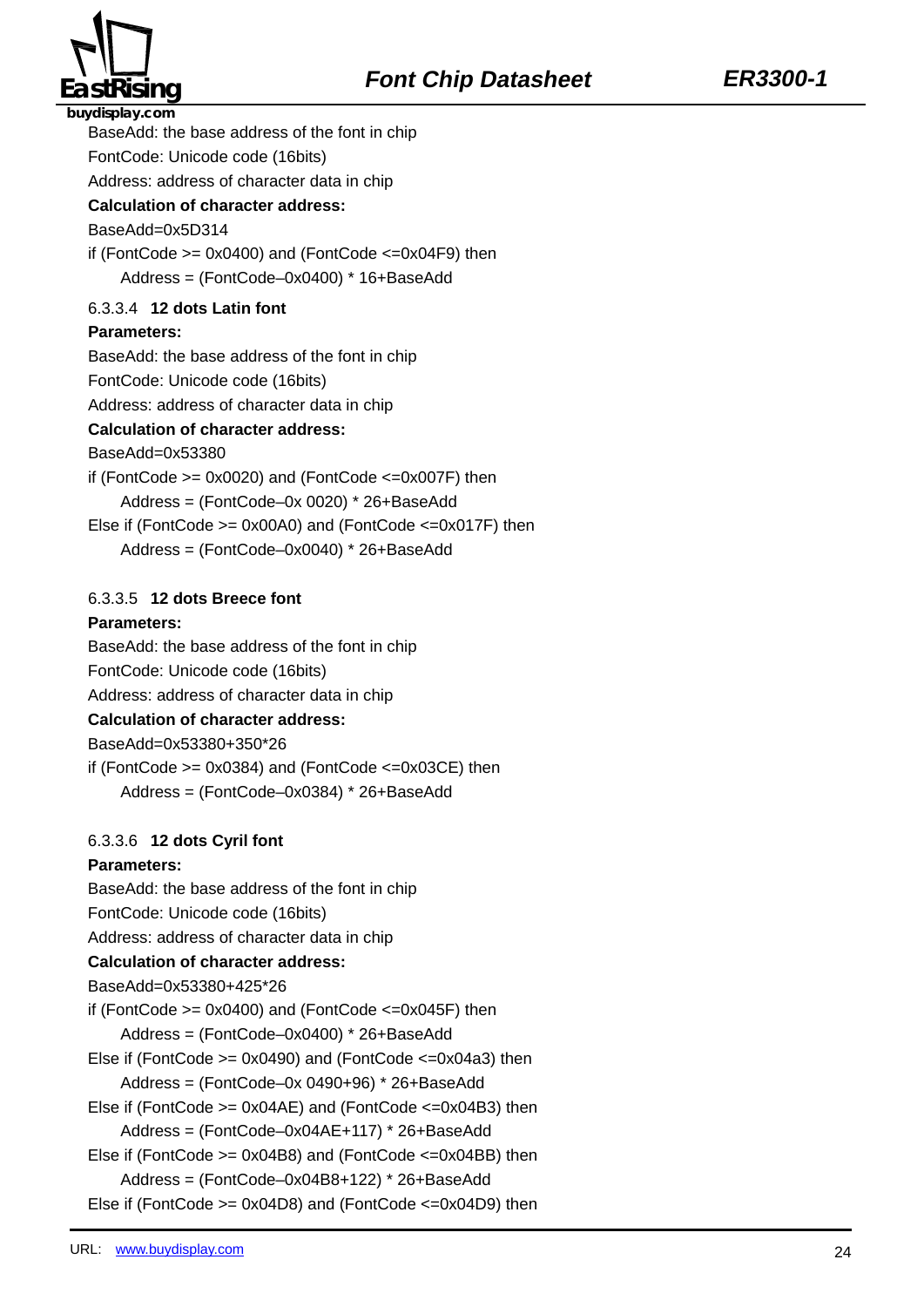

Address = (FontCode–0x04D8+126) \* 26+BaseAdd Else if (FontCode  $>= 0x04E8$ ) and (FontCode  $<= 0x04E9$ ) then Address = (FontCode–0x04E8+128) \* 26+BaseAdd 6.3.3.7 **16 dots Latin font Parameters:**  BaseAdd: the base address of the font in chip FontCode: Unicode code (16bits) Address: address of character data in chip **Calculation of character address:**  BaseAdd=0x56BDE if (FontCode  $>= 0x0020$ ) and (FontCode  $<= 0x007F$ ) then Address = (FontCode–0x0020) \* 34+BaseAdd Else if (FontCode >= 0x00A0) and (FontCode <=0x017F) then Address = (FontCode–0x0040) \* 34+BaseAdd 6.3.3.8 **16 dots Greek font Parameters:**  BaseAdd: the base address of the font in chip FontCode: Unicode code (16bits) Address: address of character data in chip **Calculation of character address:**  BaseAdd=0x56BDE +350\*34 if (FontCode  $>= 0x0384$ ) and (FontCode  $<= 0x03CE$ ) then Address = (FontCode–0x0384) \* 34+BaseAdd 6.3.3.9 **16 dots Cyril font Parameters:**  BaseAdd: the base address of the font in chip FontCode: Unicode code (16bits) Address: address of character data in chip **Calculation of character address:**  BaseAdd=0x56BDE +425\*34 if (FontCode  $>= 0x0400$ ) and (FontCode  $<= 0x045F$ ) then Address = (FontCode–0x0400) \* 34+BaseAdd Else if (FontCode  $>= 0x0490$ ) and (FontCode  $<= 0x04a3$ ) then Address = (FontCode–0x0490+96) \* 34+BaseAdd Else if (FontCode >= 0x04AE) and (FontCode <=0x04B3) then Address = (FontCode–0x04AE+117) \* 34+BaseAdd Else if (FontCode >= 0x04B8) and (FontCode <=0x04BB) then Address = (FontCode–0x04B8+122) \* 34+BaseAdd Else if (FontCode >= 0x04D8) and (FontCode <=0x04D9) then Address = (FontCode–0x04D8+126) \* 34+BaseAdd Else if (FontCode >= 0x04E8) and (FontCode <=0x04E9) then Address = (FontCode–0x04E8+128) \* 34+BaseAdd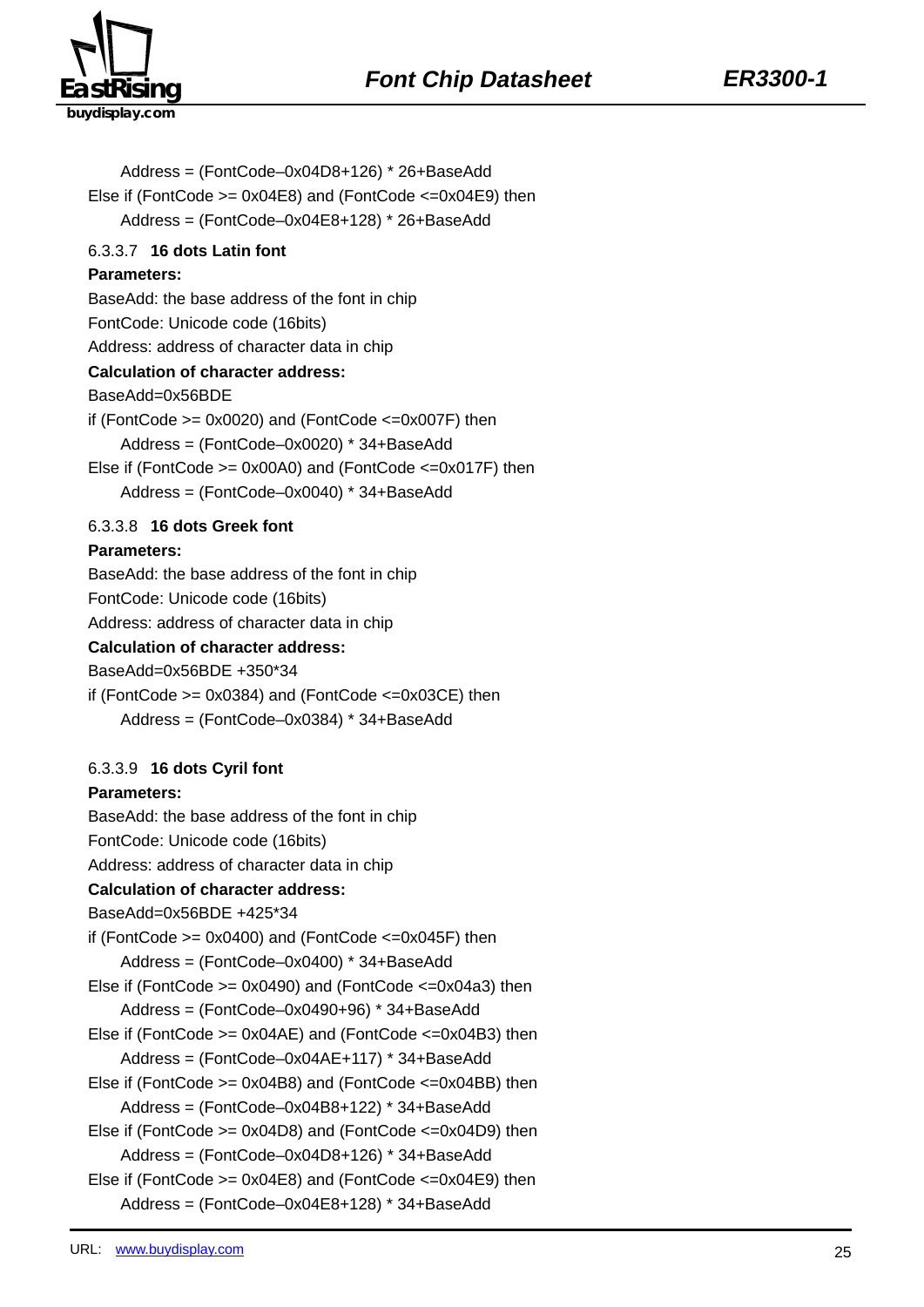

#### 6.3.3.10 **12 dots Arabian font**

#### **Parameters:**

BaseAdd: the base address of the font in chip

#### FontCode: Unicode code (16bits)

Address: address of character data in chip

#### **Calculation of character address:**

BaseAdd=0x78790

if (FontCode  $>= 0x0600$ ) and (FontCode  $<= 0x06F9$ ) then Address = (FontCode–0x0600) \* 26+BaseAdd

#### 6.3.3.11 **12 dots Arabian extendable font**

#### **Parameters:**

BaseAdd: the base address of the font in chip

FontCode: Unicode code (16bits)

Address: address of character data in chip

#### **Calculation of character address:**

BaseAdd=0x7A0F4

if (FontCode >= 0xB000) and (FontCode <=0XB1F1) then Address = (FontCode–0xB000) \* 26+BaseAdd

#### 6.3.3.12 **16 dots Arabian font**

#### **Parameters:**

BaseAdd: the base address of the font in chip

#### FontCode: Unicode code (16bits)

Address: address of character data in chip

#### **Calculation of character address:**

BaseAdd=0x715E0

if (FontCode  $>= 0x0600$ ) and (FontCode  $<= 0x06F9$ ) then Address = (FontCode–0x0600) \* 34+BaseAdd

### 6.3.3.13 **16 dots Arabian extendable font**

#### **Parameters:**

BaseAdd: the base address of the font in chip FontCode: Unicode code (16bits) Address: address of character data in chip **Calculation of character address:**  BaseAdd=0x73714 if (FontCode  $>= 0xB000$ ) and (FontCode  $<= 0xB1F1$ ) then

Address = (FontCode–0xB000) \* 34+BaseAdd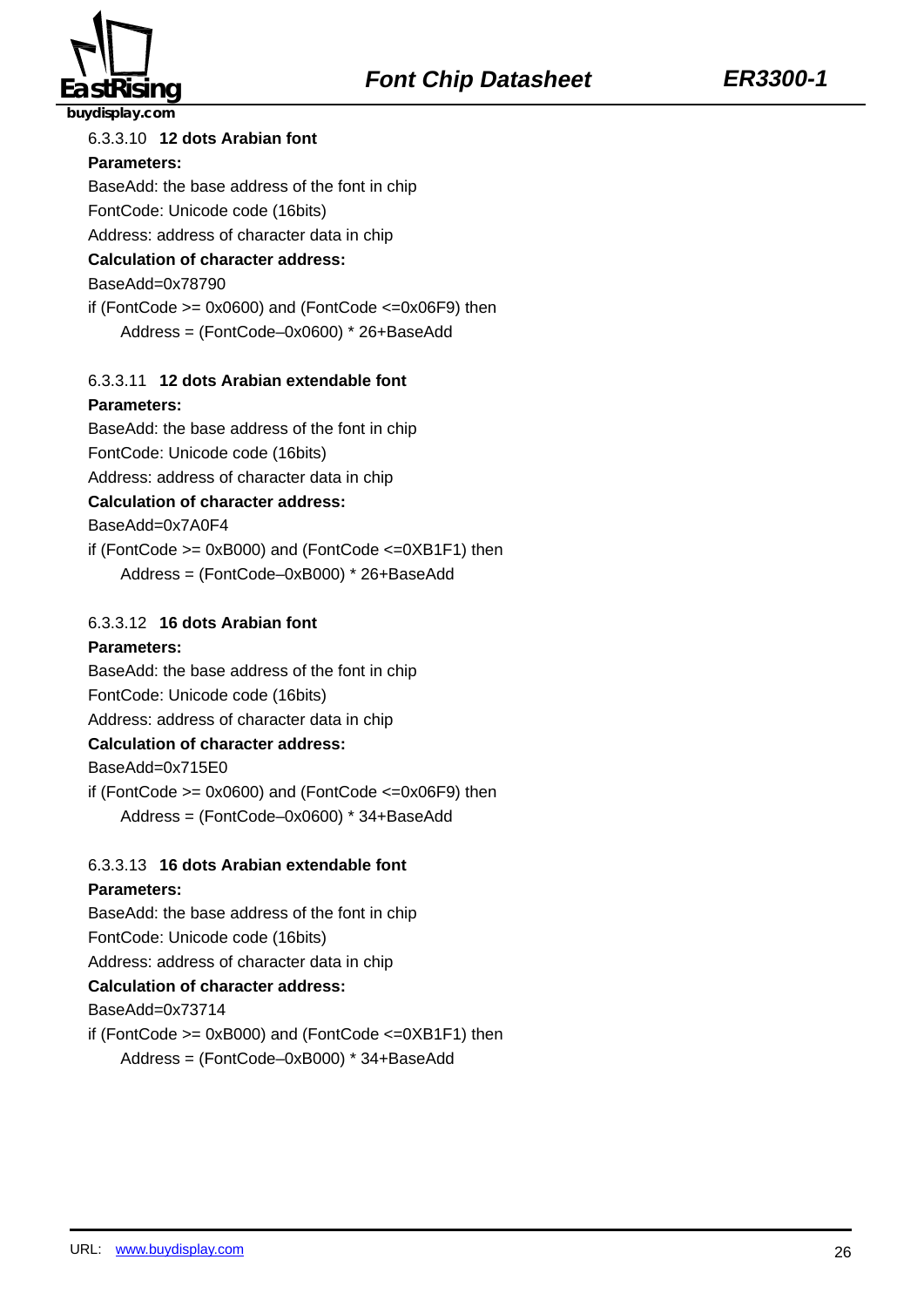

**7** Appendix

**7.1** Character of GB12345 (846 Non-Chinese characters )

Corresponding codes: A1A1~A9E

**GB12345 1 section** 



| Α2 | 0 | 2                                                                     | 3        | 5                                                                                                                                           | 6 | 8 | 9 | A |  | Ð | Е | Е |
|----|---|-----------------------------------------------------------------------|----------|---------------------------------------------------------------------------------------------------------------------------------------------|---|---|---|---|--|---|---|---|
| Α  |   |                                                                       | $\cdots$ | $ {\rm iv} $ ${\rm v}$ $ {\rm vi}$ $ {\rm vi}$ $ {\rm vi}$ $ {\rm ix} $ ${\rm x}$                                                           |   |   |   |   |  |   |   |   |
| В  |   |                                                                       |          | $2, 3, 4, 5, 6, 7, 8, 9, 10, 11, 12, 13, 14, 15,$                                                                                           |   |   |   |   |  |   |   |   |
|    |   | $16.  17.  18.  19.  20. (1) (2) (3) (4) (5) (6) (7) (8) (9) (1) (1)$ |          |                                                                                                                                             |   |   |   |   |  |   |   |   |
| D  |   | (12) 13 14 15 16 17 18 19 20 0 0 3 0 6 0 1                            |          |                                                                                                                                             |   |   |   |   |  |   |   |   |
| E  |   | ® ® ® €                                                               |          | ① ① @ @ @ @ @ @ @ @                                                                                                                         |   |   |   |   |  |   |   |   |
| Е  |   |                                                                       |          | $\frac{1}{2}$ $\frac{1}{2}$ $\frac{1}{2}$ $\frac{1}{2}$ $\frac{1}{2}$ $\frac{1}{2}$ $\frac{1}{2}$ $\frac{1}{2}$ $\frac{1}{2}$ $\frac{1}{2}$ |   |   |   |   |  |   |   |   |

| A3 | 0 |   | 9 | 3   | 4 | 5                   | 6 |   | 8  | 9 | Α | В | Ð | Е | Е |
|----|---|---|---|-----|---|---------------------|---|---|----|---|---|---|---|---|---|
| A  |   |   | " |     |   | ℅                   | & |   |    |   |   |   |   |   |   |
| В  |   |   |   |     |   | 5                   | б |   |    |   |   |   |   |   |   |
| C  | බ | Α | в | IC. | D | $ {\bf E} {\bf F} $ |   | G | ΙH |   |   |   |   |   |   |
| D  |   | Q | R | S   | Т |                     |   | W |    |   | Ζ |   |   |   |   |
| E  |   | а |   |     | d | e                   | c |   |    |   |   | Κ | m | n |   |
| F  |   |   | r |     | ι | u                   | ٧ | W |    |   | z |   |   |   |   |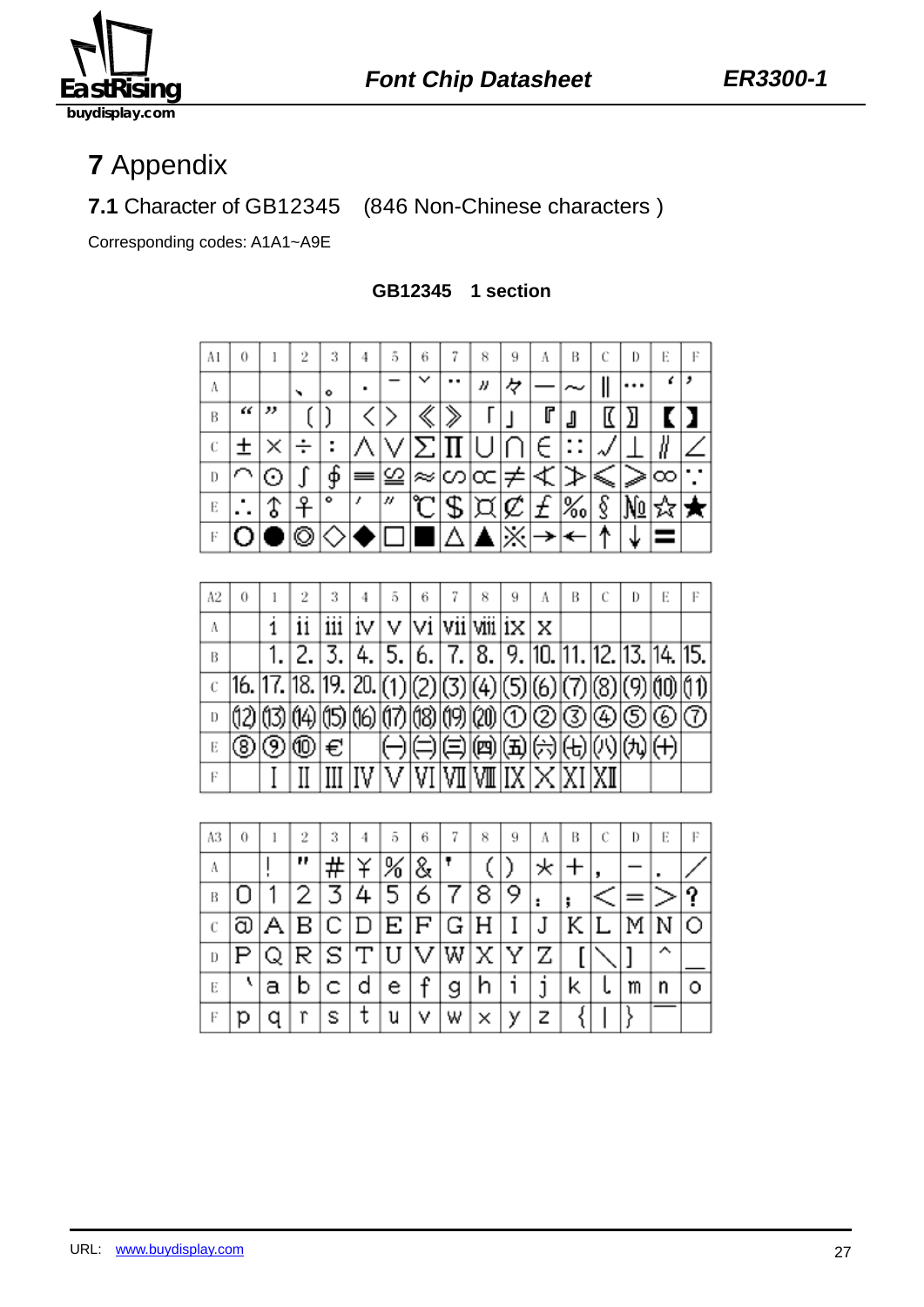

**GB12345 1 section**

| A4 | 0 |       |   | 3 |                            | 5  | 6                 |                                  | 8 | 9 | А        | В |    | D | Е | F |
|----|---|-------|---|---|----------------------------|----|-------------------|----------------------------------|---|---|----------|---|----|---|---|---|
| Α  |   | Y)    |   |   |                            |    |                   | え                                |   |   | お        |   |    | š |   |   |
| B  |   |       |   |   |                            |    | $\mathcal{X}_{s}$ |                                  | ÷ | す | خد<br>σ, | N |    | そ | ≫ |   |
|    | だ | ゙゚゚゚゚ | ぢ |   |                            |    |                   | で、                               | と | ど | な        | に | ぬ  | ね | の |   |
| D  | ぼ | ぱ     |   |   | $\overline{\mathcal{U}}^s$ | ふ  | ぷ                 | $\overline{\mathcal{S}}^{\circ}$ |   | べ | ぺ        |   | ИĴ | ぱ | ま |   |
| E  | ず |       |   |   | సి                         | ΚÞ | KD                | よ                                | ょ | る | ŋ        | る |    |   | わ |   |
| F  | ゐ | ゑ     | 垄 |   |                            |    |                   |                                  |   |   |          |   |    |   |   |   |

| A5 | 0 |   | 2  | 3     |                           | 5  | 6                           |    | 8                        | 9      | А    | В |                    | D   | Е | F |
|----|---|---|----|-------|---------------------------|----|-----------------------------|----|--------------------------|--------|------|---|--------------------|-----|---|---|
| Α  |   |   |    |       |                           |    |                             | I. | エ                        | ᡒ      | オ    |   |                    | ᆇ   | ≍ |   |
| B  |   |   |    |       | ⊐                         | 。サ | ザ                           | シ  | $\overline{\mathcal{Z}}$ | ス      | ズ    | ቲ | ゼ                  | コゾド | ブ | 攵 |
| C  |   |   |    | ッ     | ツ                         | ヅ  |                             |    | N                        | L۹     |      |   |                    | ネ   |   |   |
| D  |   | パ | Ł. | $E^*$ | $\mathsf{E}_{\mathsf{o}}$ | フ  | $\mathcal{T}^{\mathcal{N}}$ |    | $\sim$                   | $\sim$ | ぺ    | 朩 | $\rightarrow$<br>朩 | ポ   | ₹ | ₹ |
| E  |   |   |    |       |                           | 그  |                             | ≡  | ヨ                        | !ラ.    | ٠IJ. | ル | ∣レ                 | □   | サ |   |
| F  | ≖ |   | ₹  | У     | ヴ゚                        | ゕ  | ヶ                           |    |                          |        |      |   |                    |     |   |   |

| A6 | 0 |                  |   | 3        |                             | 5 | 6 |                 | 8 | 9 |                        | в |   | Ð | Е |  |
|----|---|------------------|---|----------|-----------------------------|---|---|-----------------|---|---|------------------------|---|---|---|---|--|
| А  |   |                  |   |          | B Γ Δ Ε Ζ Η Θ Ι Κ Λ Μ Ν Ξ Ο |   |   |                 |   |   |                        |   |   |   |   |  |
| B  |   | $ P \Sigma $ $T$ |   |          | Υ                           | Ф |   | $X \Psi \Omega$ |   |   |                        |   |   |   |   |  |
| C  |   | α                | β | $\gamma$ | δ                           | ε | ۶ | η               | θ | ι | $\lvert \kappa \rvert$ | λ | μ |   | ξ |  |
| D  | π | I Q              | σ | τ        | υ                           | Φ |   | W               | ω |   | ۰                      |   | ٠ |   |   |  |
| E  |   |                  |   |          |                             |   |   |                 |   |   |                        | ▭ |   |   |   |  |
| F  |   |                  |   |          |                             |   |   |                 |   |   |                        |   |   |   |   |  |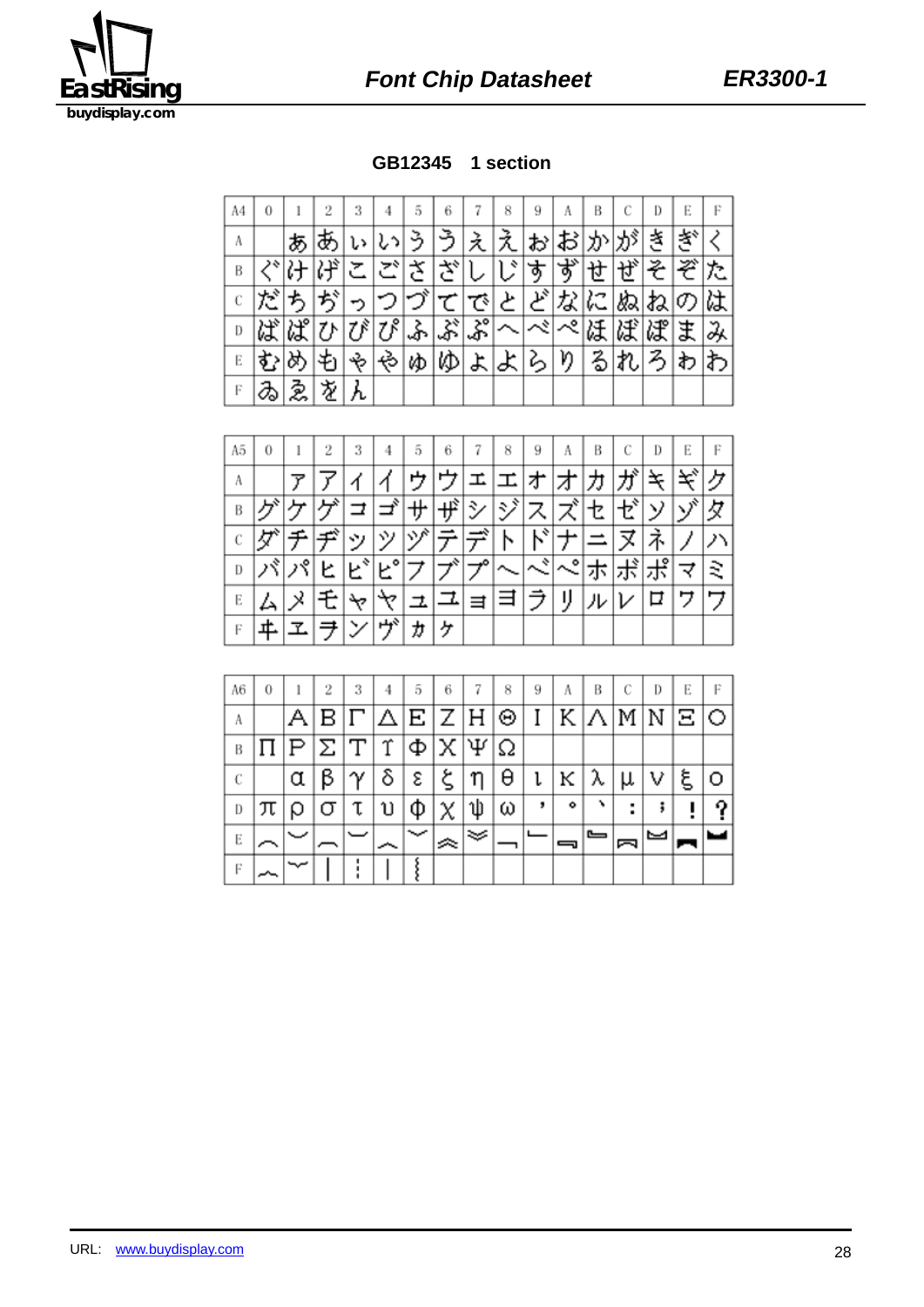



| A7 | 0 |           | 3   |                                                                                        | 5 | 6 | 7 | 8                                            | 9 | A | В | Ð | E |    |
|----|---|-----------|-----|----------------------------------------------------------------------------------------|---|---|---|----------------------------------------------|---|---|---|---|---|----|
| Α  |   |           |     | $A B B \Gamma \overline{A} E E \mathcal{K} 3 H \mathcal{K} \overline{A} \mathcal{M} H$ |   |   |   |                                              |   |   |   |   |   |    |
| B  |   |           |     | <u>с цым ш ш л х с дранда</u>                                                          |   |   |   |                                              |   |   |   |   |   |    |
| C  | Ю | Я         |     |                                                                                        |   |   |   |                                              |   |   |   |   |   |    |
| D  |   | a         | б∣в | $ \Gamma $ д е ё ж з и й к л м н                                                       |   |   |   |                                              |   |   |   |   |   |    |
| Е  | 0 | $ \Pi $ p |     | $ C T $ y                                                                              |   |   |   | $ \Phi $ X $ \Pi $ Ч $ \Pi $ Щ $ P $ Р $ P $ |   |   |   |   |   | lэ |
| F  | ю | я         |     |                                                                                        |   |   |   |                                              |   |   |   |   |   |    |

| A8 | 0 |   | 2 | 3 | 4 | 5 | 6 |   | 8 | 9   | A | В | С | D | Е | F |
|----|---|---|---|---|---|---|---|---|---|-----|---|---|---|---|---|---|
| Α  |   | ā | ά | ă | à | ē | é | ě | è |     |   |   |   | ō | Ò | ŏ |
| B  | Ο | ū | ú | ŭ | ù | ū | ű | ŭ | ù | ü   | ê | α | m | ń | ň |   |
| С  | g |   |   |   |   | v | ⋊ |   |   | IJ. | 去 | 3 |   | 《 |   |   |
| D  | ι |   |   | Ψ |   |   |   | w |   | 厶   |   | ਟ | き | せ | 万 |   |
| E  | 幺 | ጆ |   |   |   | ∠ | 儿 |   |   | 니   |   |   |   |   |   |   |
| F  |   |   |   |   |   |   |   |   |   |     |   |   |   |   |   |   |

| 5<br>7<br>8<br>3<br>6<br>С<br>A9<br>2<br>0<br>В<br>9<br>Α<br>4<br>A<br>---<br>----<br>--- | D<br>---- | Е | F |
|-------------------------------------------------------------------------------------------|-----------|---|---|
|                                                                                           |           |   |   |
|                                                                                           |           |   |   |
| В                                                                                         |           |   |   |
| C                                                                                         |           |   |   |
| D                                                                                         |           |   |   |
| E                                                                                         |           |   |   |
| F                                                                                         |           |   |   |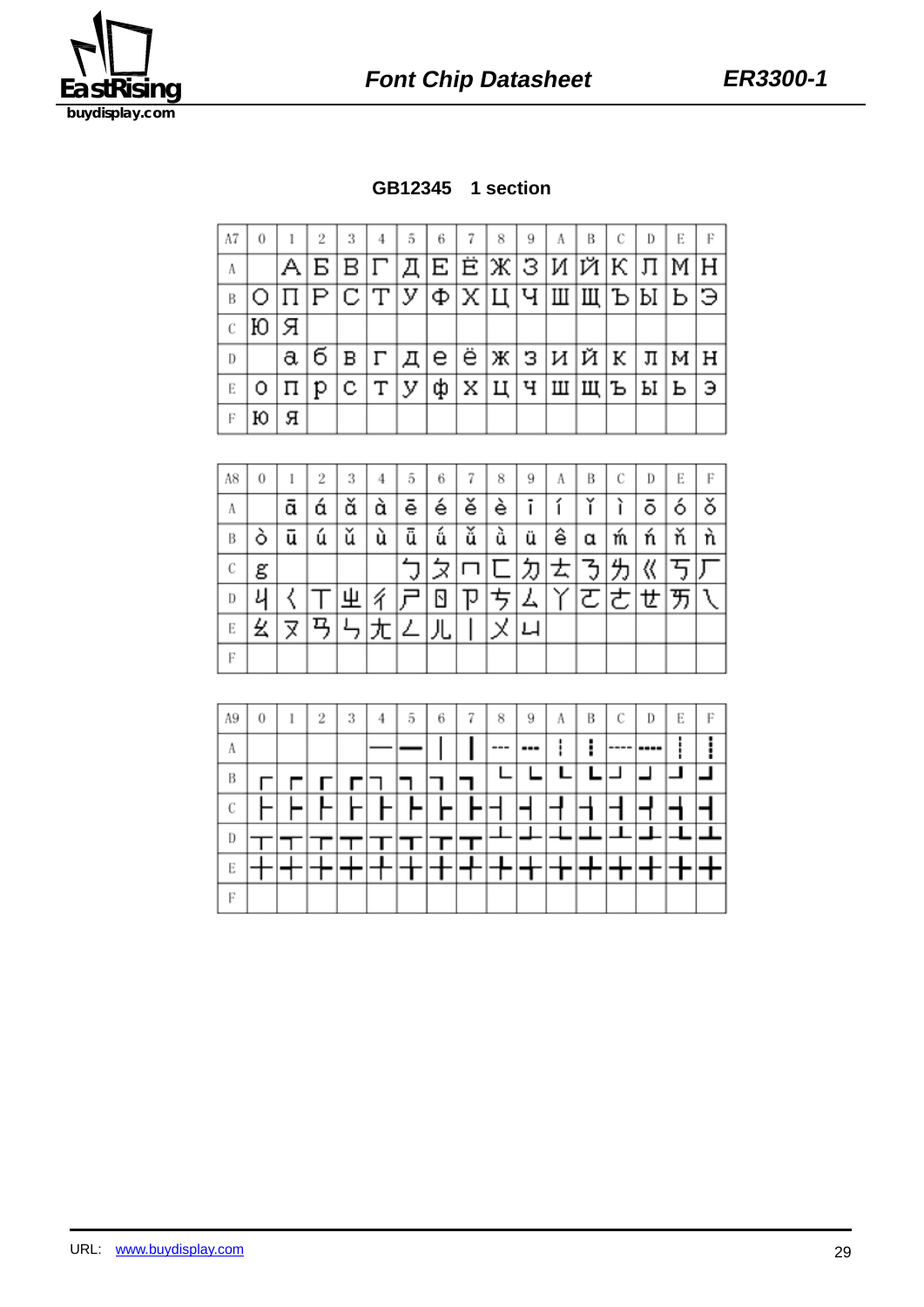

## **7.2** Character of Unicode(Non- Chinese characters)

Contains Latin, Greek, Cyril (456 characters), and Arabian (250 characters)

7.2.1 8×16 dots Latin fonts ( 376 characters)

Corresponding codes: 00A0~0217(contains ASCII)

**Character of Unicode (Latin)**

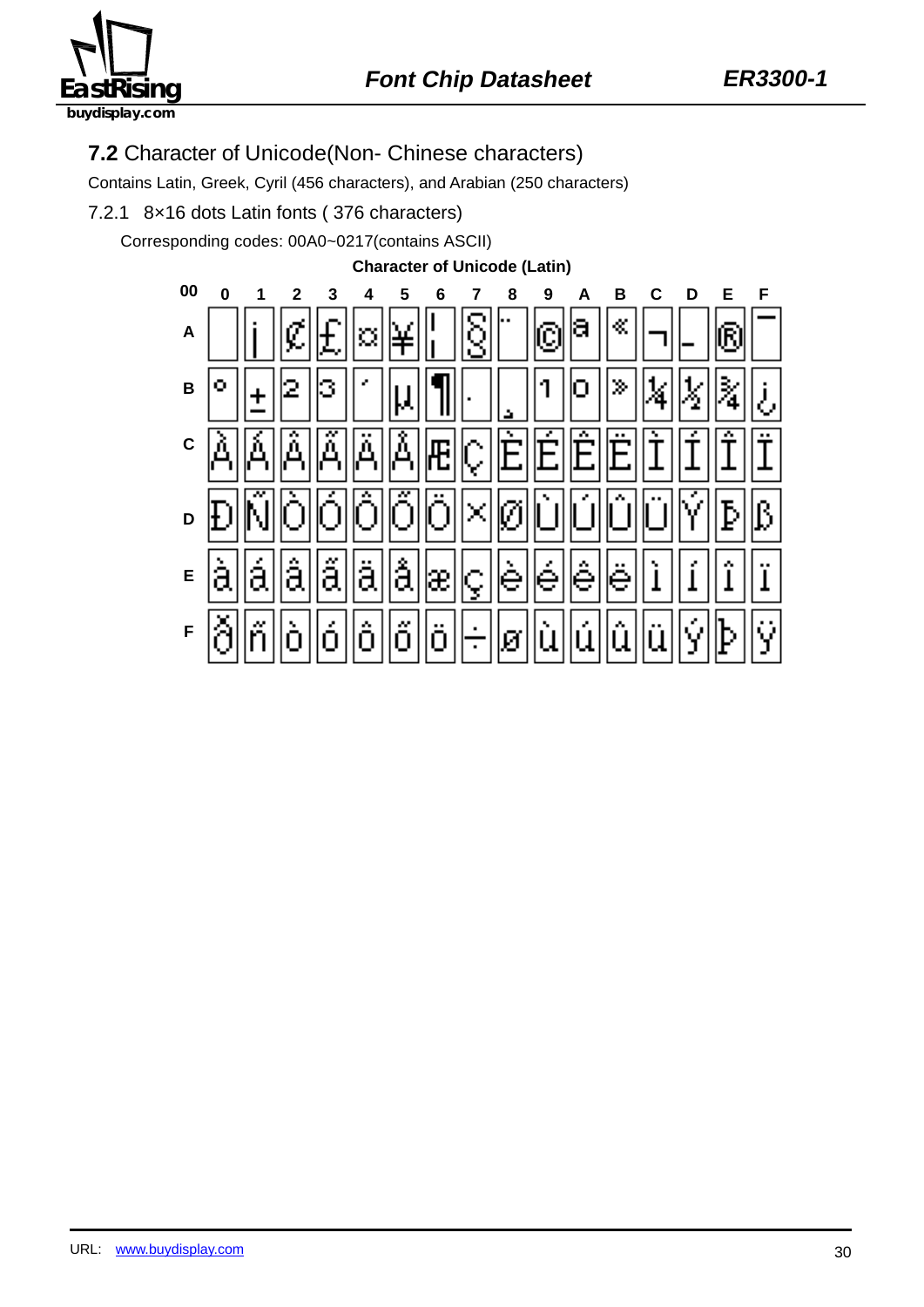

# **EastRising Font Chip Datasheet ER3300-1**

| 01          |                                                                                                                                                                                                                                                                                                                     | $\overline{2}$ |   | $\overline{4}$ | 5 | 6                                                          | 7                       | 8                          | 9                                         |   |    | D   |                      |     |
|-------------|---------------------------------------------------------------------------------------------------------------------------------------------------------------------------------------------------------------------------------------------------------------------------------------------------------------------|----------------|---|----------------|---|------------------------------------------------------------|-------------------------|----------------------------|-------------------------------------------|---|----|-----|----------------------|-----|
|             | $\mathfrak{o}$ $ \bar{\mathbb{A}} $                                                                                                                                                                                                                                                                                 |                |   |                |   |                                                            |                         |                            |                                           |   |    |     |                      |     |
|             | <u>* Pafe e E ser e E ser e ser a se</u>                                                                                                                                                                                                                                                                            |                |   |                |   |                                                            |                         |                            |                                           |   |    |     |                      |     |
|             |                                                                                                                                                                                                                                                                                                                     |                |   |                |   |                                                            |                         |                            |                                           |   |    |     |                      |     |
|             | $\frac{1}{2}$ $\frac{1}{2}$ $\frac{1}{2}$ $\frac{1}{2}$ $\frac{1}{2}$ $\frac{1}{2}$ $\frac{1}{2}$ $\frac{1}{2}$ $\frac{1}{2}$ $\frac{1}{2}$ $\frac{1}{2}$ $\frac{1}{2}$ $\frac{1}{2}$ $\frac{1}{2}$ $\frac{1}{2}$ $\frac{1}{2}$ $\frac{1}{2}$ $\frac{1}{2}$ $\frac{1}{2}$ $\frac{1}{2}$ $\frac{1}{2}$ $\frac{1}{2}$ |                |   |                |   |                                                            |                         |                            |                                           |   |    |     |                      |     |
|             | + FEFMARD NAMER                                                                                                                                                                                                                                                                                                     |                |   |                |   |                                                            |                         |                            |                                           |   |    |     |                      |     |
|             | <u>, ÖÖEEFRARRARASISISISIS</u>                                                                                                                                                                                                                                                                                      |                |   |                |   |                                                            |                         |                            |                                           |   |    |     |                      |     |
|             | $\cdot$ ŠST, TIME TE OOOOOOOO                                                                                                                                                                                                                                                                                       |                |   |                |   |                                                            |                         |                            |                                           |   |    |     |                      |     |
|             | $^\prime$ Ökiy (qür bir) (ö                                                                                                                                                                                                                                                                                         |                |   |                |   |                                                            |                         |                            |                                           |   |    |     |                      |     |
|             |                                                                                                                                                                                                                                                                                                                     |                |   |                |   |                                                            |                         |                            |                                           |   |    |     |                      |     |
|             |                                                                                                                                                                                                                                                                                                                     |                |   |                |   |                                                            |                         |                            |                                           |   |    |     |                      |     |
| 01          |                                                                                                                                                                                                                                                                                                                     | $\overline{2}$ |   |                |   | 6                                                          | $\overline{\mathbf{7}}$ |                            | 9                                         | A | B  |     | E                    | F   |
| 8           | $\frac{1}{2}$ $\frac{1}{2}$ $\frac{1}{2}$ $\frac{1}{2}$ $\frac{1}{2}$ $\frac{1}{2}$ $\frac{1}{2}$ $\frac{1}{2}$ $\frac{1}{2}$ $\frac{1}{2}$ $\frac{1}{2}$ $\frac{1}{2}$ $\frac{1}{2}$ $\frac{1}{2}$ $\frac{1}{2}$ $\frac{1}{2}$ $\frac{1}{2}$ $\frac{1}{2}$ $\frac{1}{2}$ $\frac{1}{2}$ $\frac{1}{2}$ $\frac{1}{2}$ |                |   |                |   |                                                            |                         |                            |                                           |   |    |     |                      |     |
|             |                                                                                                                                                                                                                                                                                                                     |                |   |                |   |                                                            |                         |                            |                                           |   |    |     |                      |     |
|             | $\overline{16}$ , effective in the set of $\overline{16}$                                                                                                                                                                                                                                                           |                |   |                |   |                                                            |                         | $\mathbb{E}\ \mathbb{S}\ $ |                                           |   |    |     |                      |     |
| B           |                                                                                                                                                                                                                                                                                                                     |                |   |                |   | 221                                                        |                         |                            | $\lVert \boldsymbol{\mathsf{z}} \rVert$ उ |   | 21 | (5) | $ {\tt 5}  {\tt p} $ |     |
| $\mathbf c$ |                                                                                                                                                                                                                                                                                                                     |                |   |                | ᄜ | ď                                                          |                         | $\lfloor i \rfloor$        | $\mathbf{l}_1 \mathbf{M}$                 |   |    |     |                      |     |
| D           | ľ                                                                                                                                                                                                                                                                                                                   | ŏ              |   |                |   | $ \check{\mathrm{u}} \mathbb{\bar{O}} \tilde{\mathrm{u}} $ |                         | ÖÃ                         | ĎĨŭ                                       |   |    |     |                      |     |
| E           |                                                                                                                                                                                                                                                                                                                     |                | 剧 | G              |   | eğeki                                                      |                         |                            |                                           |   | ğ  | i)  | Ğ                    | lž. |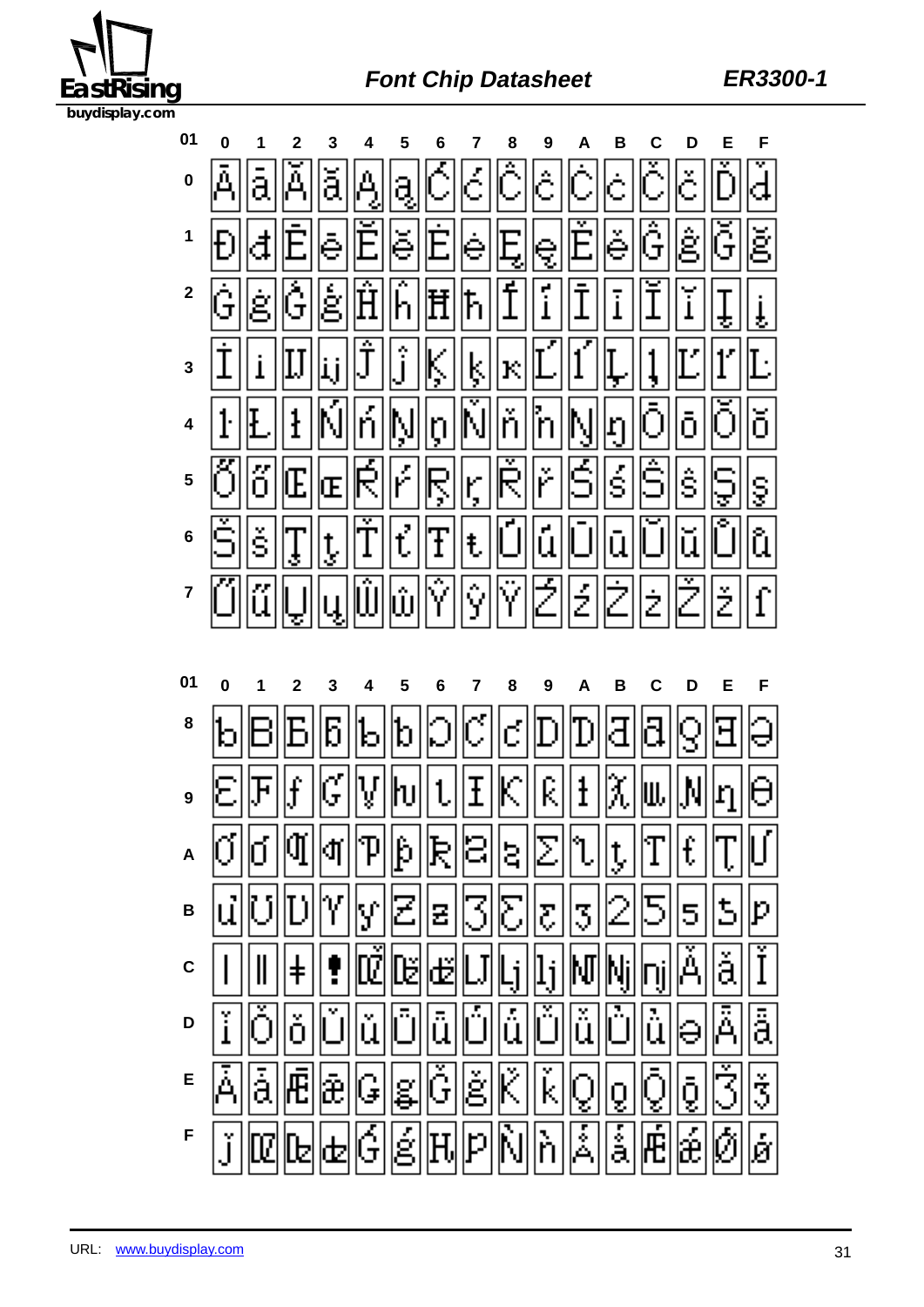

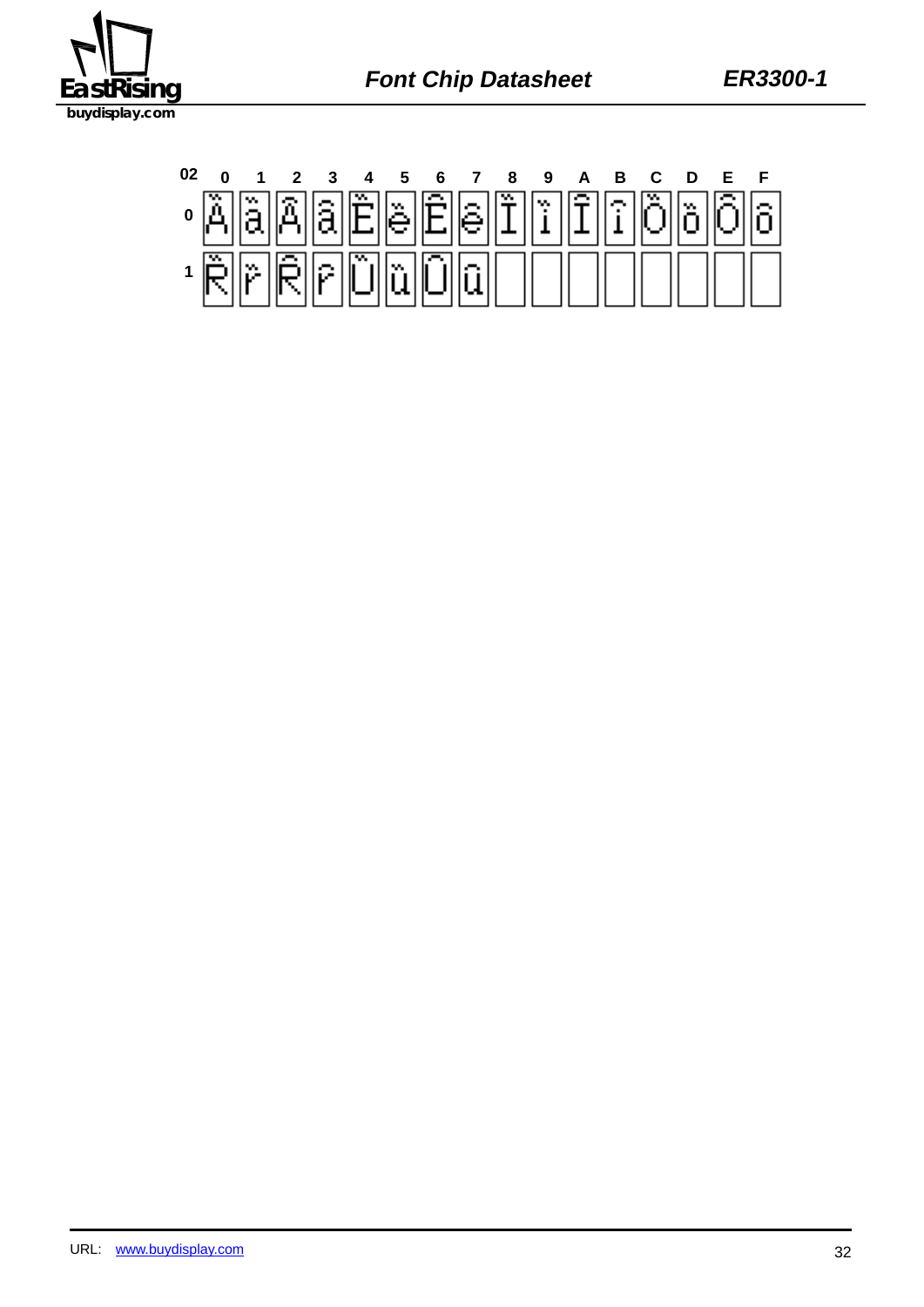

#### **7.2.2 8×16 dots Cyril fonts(250 characters)**

Corresponding codes: 0400~04F9

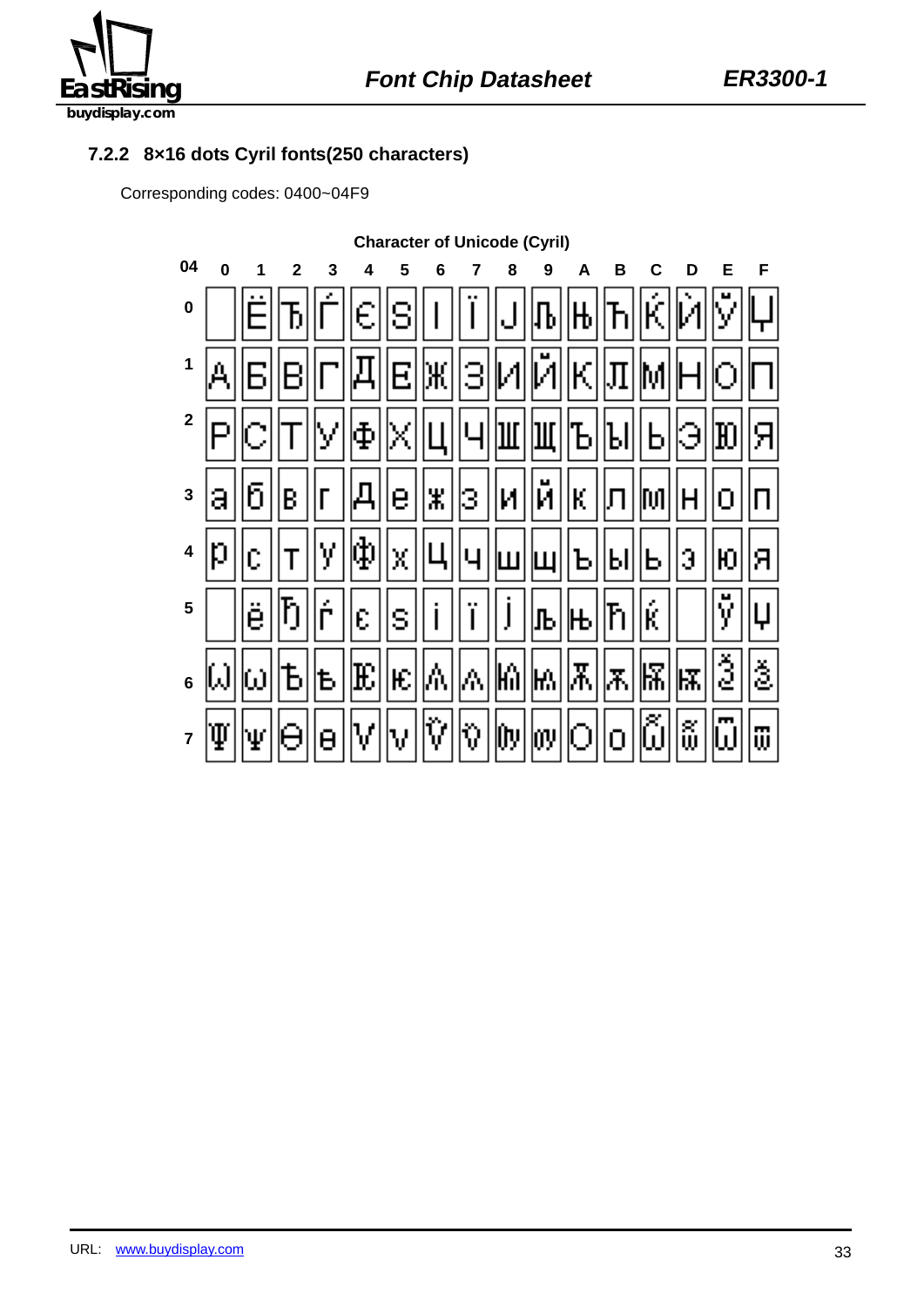

| 04 |    |  | 5 | 6                                                                                                                                                                                                                                                                                                                                                                                                                                                          | 8 | 9 |  |      | Е                                                                                                                                                                                                 |   |
|----|----|--|---|------------------------------------------------------------------------------------------------------------------------------------------------------------------------------------------------------------------------------------------------------------------------------------------------------------------------------------------------------------------------------------------------------------------------------------------------------------|---|---|--|------|---------------------------------------------------------------------------------------------------------------------------------------------------------------------------------------------------|---|
| 8  | Q, |  |   |                                                                                                                                                                                                                                                                                                                                                                                                                                                            |   |   |  |      |                                                                                                                                                                                                   |   |
|    |    |  |   |                                                                                                                                                                                                                                                                                                                                                                                                                                                            |   |   |  |      | ° r'  r  F  F  5  5  Ж  ж  3  3  К  К  К  К  К                                                                                                                                                    |   |
|    |    |  |   |                                                                                                                                                                                                                                                                                                                                                                                                                                                            |   |   |  |      | $\sim \mathbb{E}[\mathbf{k}[\mathbf{H}[\mathbf{H}[\mathbf{H}]]\mathbf{H}][\mathbf{H}][\mathbf{B}][\mathbf{B}][\mathbf{G}][\mathbf{G}][\mathbf{C}][\mathbf{T}][\mathbf{T}][\mathbf{Y}]]\mathbf{Y}$ |   |
|    |    |  |   |                                                                                                                                                                                                                                                                                                                                                                                                                                                            |   |   |  |      | <sub>╸</sub> ┝╢⋤╟╣╳║╖║┅║╙║╓║╓║╓║╟╜║╘║╩║╩║╩                                                                                                                                                        |   |
|    |    |  |   | $\sim  \mid  \widetilde{\mathbf{K}}  \widetilde{\mathbf{x}}  \widetilde{\mathbf{K}}  \widetilde{\mathbf{K}}  \widetilde{\mathbf{K}}   \mid \mid \mid  \mathbf{H}  _{\mathbf{H}}  $                                                                                                                                                                                                                                                                         |   |   |  | ∏म∭न |                                                                                                                                                                                                   |   |
| D  |    |  |   |                                                                                                                                                                                                                                                                                                                                                                                                                                                            |   |   |  |      | اقاا                                                                                                                                                                                              |   |
|    |    |  |   | <u>Е  З Б Й Й Й Й Й Ө Ө Ө Ө Ө Ө  Ө  Г</u>                                                                                                                                                                                                                                                                                                                                                                                                                  |   |   |  |      | IМ                                                                                                                                                                                                | ÿ |
|    |    |  |   | $\mathbb{E} \left[ \mathbb{E} \left[ \mathbb{E} \left[ \mathbb{E} \left[ \mathbb{E} \left[ \mathbb{E} \left[ \mathbb{E} \left[ \mathbb{E} \left[ \mathbb{E} \left[ \mathbb{E} \left[ \mathbb{E} \left[ \mathbb{E} \left[ \mathbb{E} \left[ \mathbb{E} \left[ \mathbb{E} \left[ \mathbb{E} \left[ \mathbb{E} \left[ \mathbb{E} \left[ \mathbb{E} \left[ \mathbb{E} \left[ \mathbb{E} \left[ \mathbb{E} \left[ \mathbb{E} \left[ \mathbb{E} \left[ \mathbb{$ |   |   |  |      |                                                                                                                                                                                                   |   |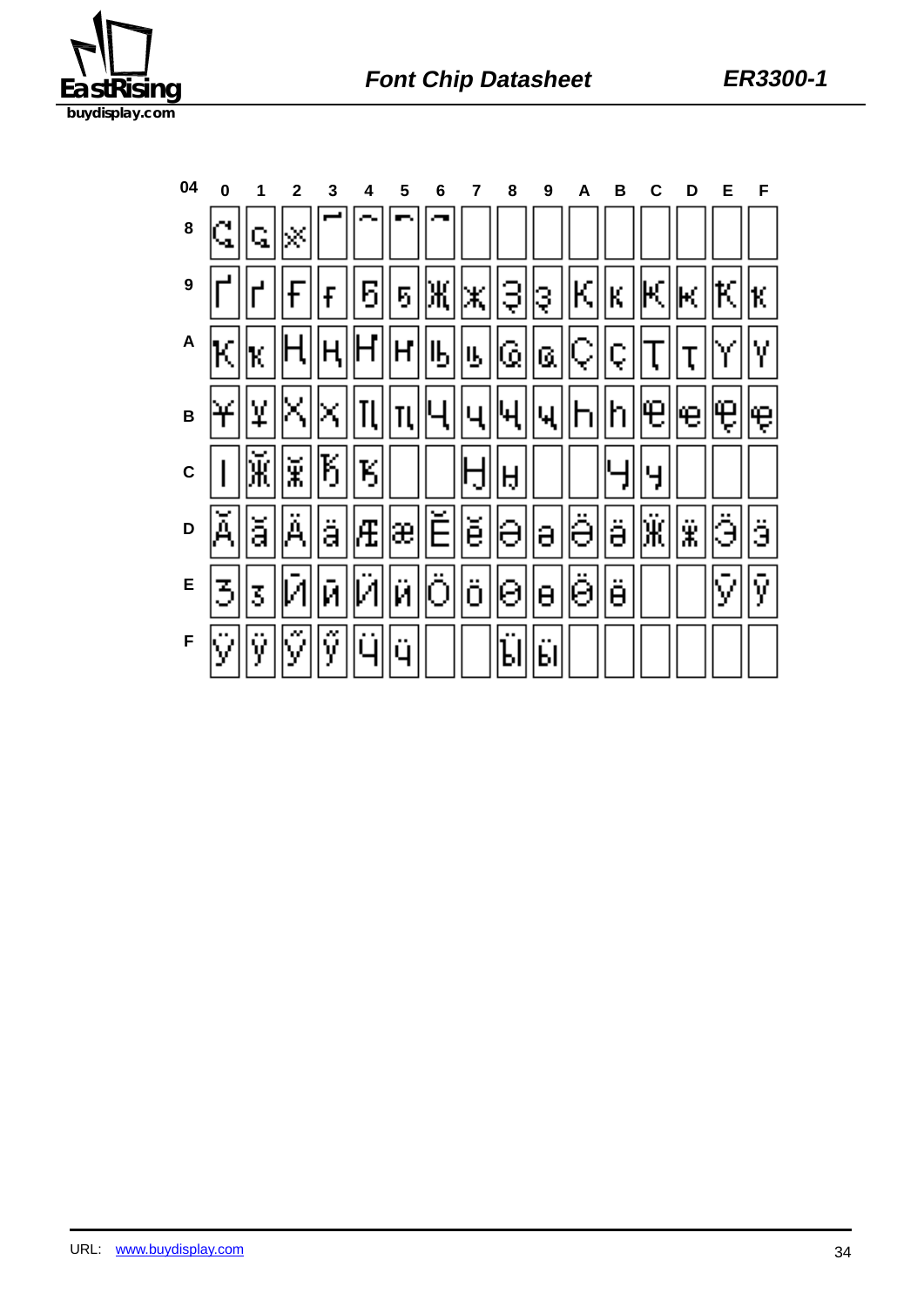

### **7.2.3 8×16 dots Greek fonts (96 characters)**

Corresponding codes: 0370~03CF

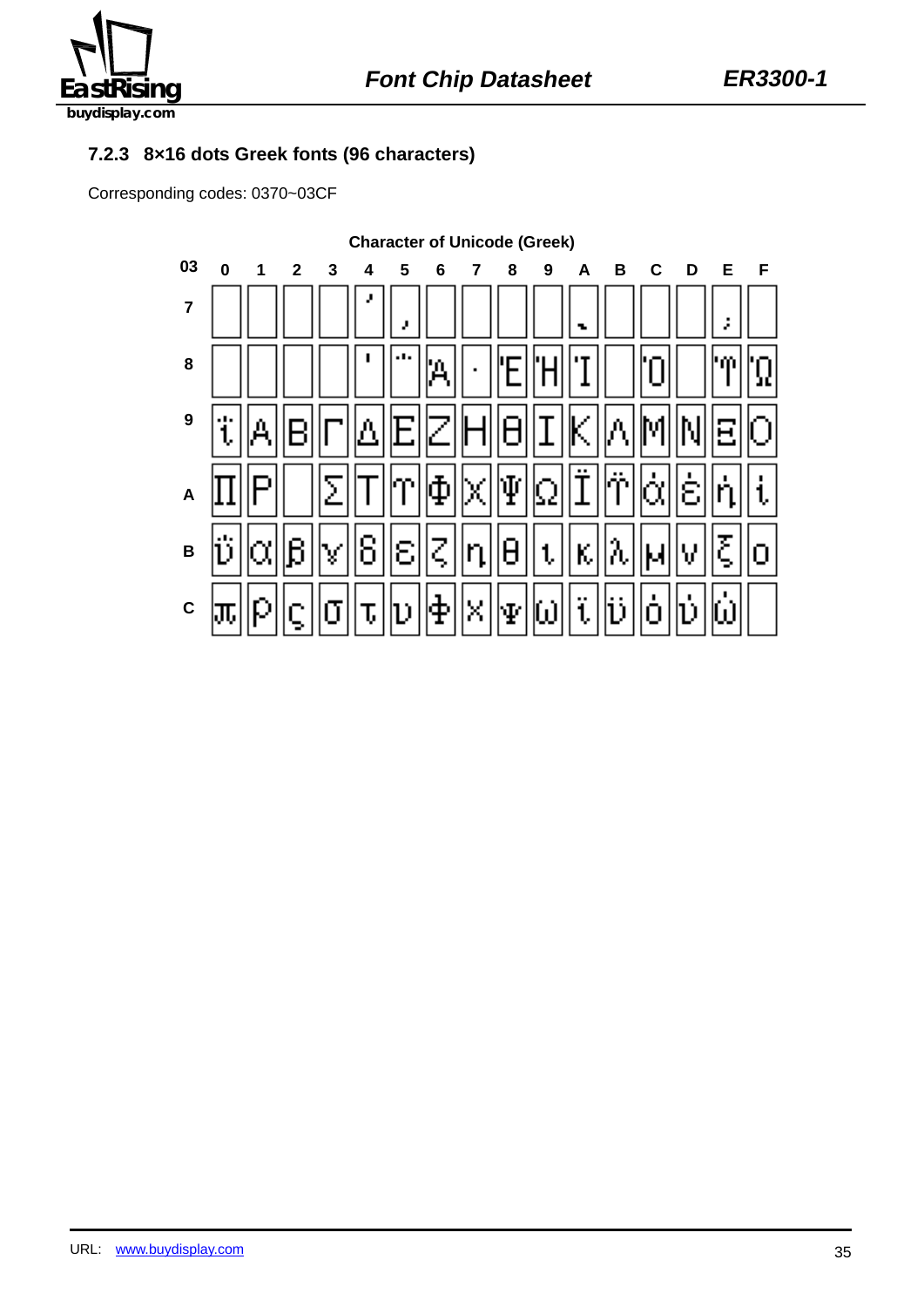

### **7.2.4 16 dots Arabian fonts(250 characters)**

Corresponding codes: 0600~06F9



| 06 | U |    | $\mathbf{2}$ | 3  | 4  | 5  | 6      | 7      | 8      | 9   | A | В      | C | ח | Е   | F |
|----|---|----|--------------|----|----|----|--------|--------|--------|-----|---|--------|---|---|-----|---|
| 8  |   |    |              | ۰, | ۰. |    | Ζ,     | Ζ,     | G<br>J | H   | Ŗ | Ь<br>Ģ | ů | Ų | ů   |   |
| 9  |   |    |              |    |    |    |        |        |        |     |   |        |   | ĸ |     |   |
| A  |   |    |              |    |    |    |        |        |        |     |   |        |   |   |     |   |
| B  | 2 | e, |              |    | ×  |    |        |        |        |     |   | п      | ٣ |   | 195 |   |
| C  | ß | o. | λ            |    | ê  | s  | v<br>я | ρ<br>9 |        | o   | я | o      |   |   |     |   |
| D  |   |    |              |    |    | ю  | Ε      | 厄      | L.     | ŀν. | ь | l av   |   |   |     |   |
| Е  |   | ıь |              | w  | ≂  | l9 | r.     | R.     | ю      |     | ۰ | l or   | ۰ |   |     |   |
| F  |   |    |              |    | œ. |    |        |        |        | Q   |   |        |   |   |     |   |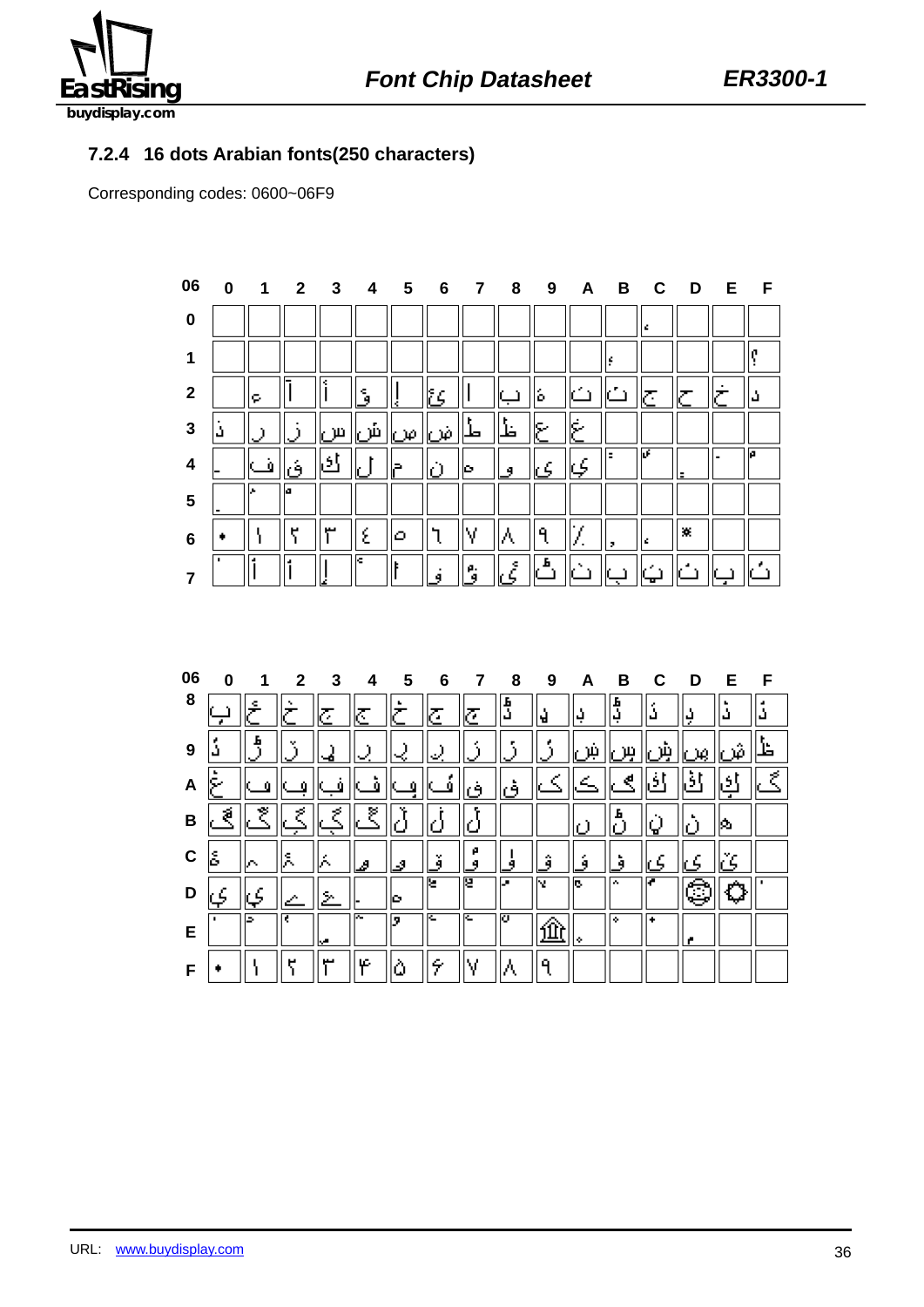

### 7.2.5 **16 dots Arabian extendable fonts(498 characters)**

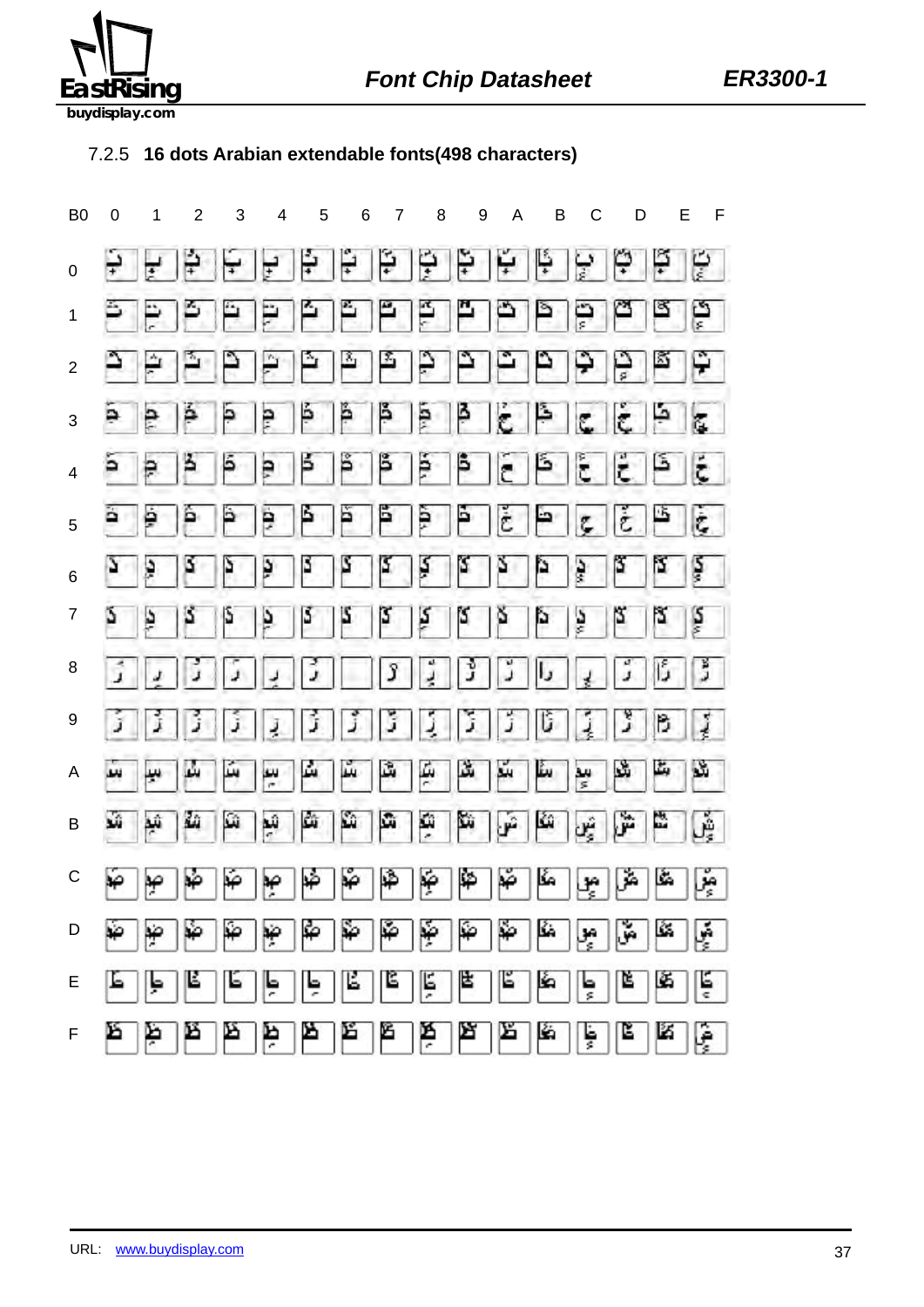

# **EastRising Font Chip Datasheet ER3300-1**

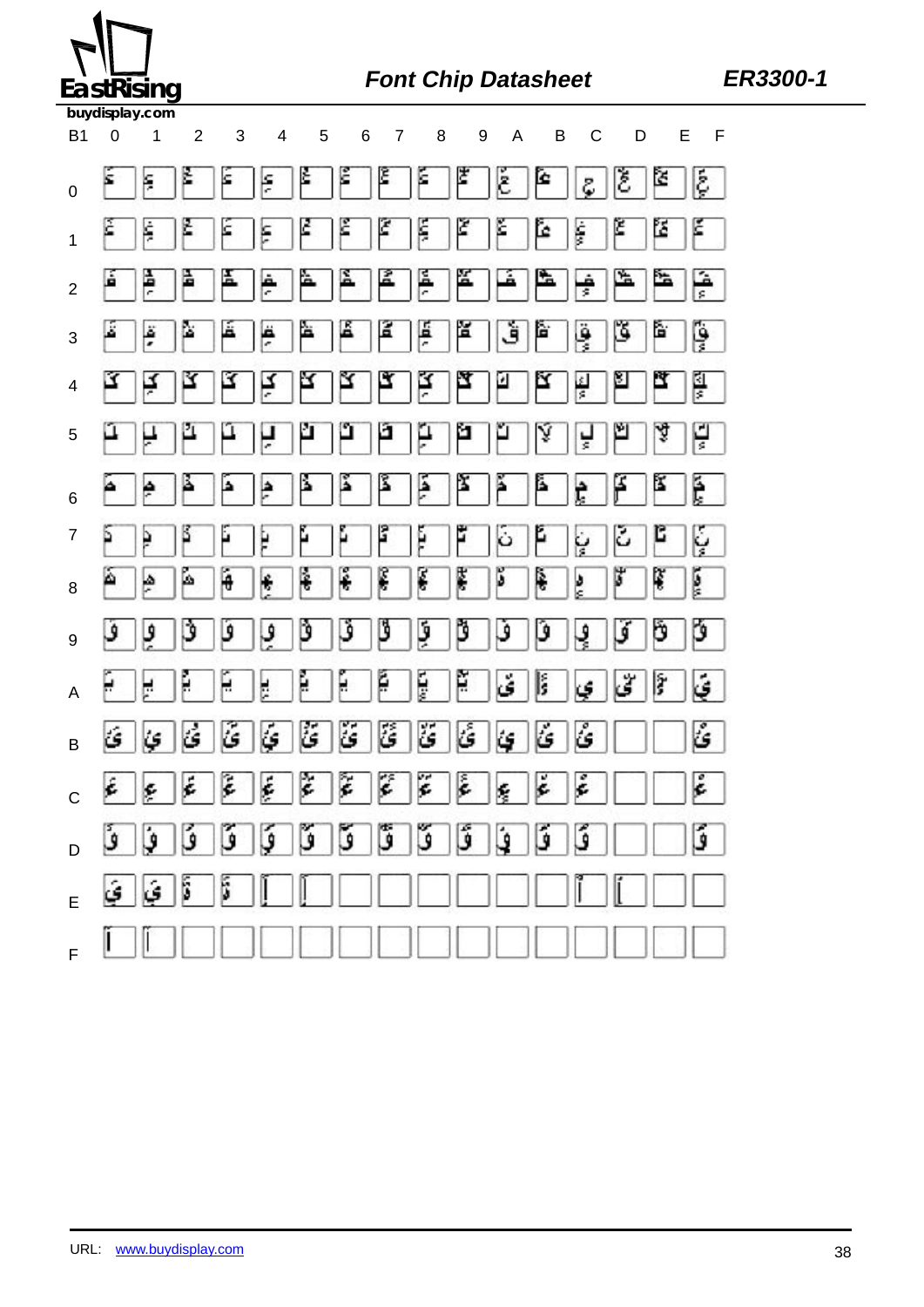

**7.3** Character Checklist (150 countries)

| No.              | country             | Area          | language         | Language<br>serial |
|------------------|---------------------|---------------|------------------|--------------------|
| 1                | Malaysia            | Asia          | Malay            | Latin              |
| $\overline{2}$   | <b>Brunei</b>       | Asia          | Malay, English   | Latin              |
| 3                | Indonesia           | Asia          | Indonesian       | Latin              |
| $\overline{4}$   | Philippines         | Asia          | English          | Latin              |
| 5                | <b>Sikkim</b>       | Asia          | English          | Latin              |
| 6                | <b>UK</b>           | Europe        | English          | Latin              |
| $\overline{7}$   | Ireland             | Europe        | English          | Latin              |
| 8                | <b>USA</b>          | North America | English          | Latin              |
| $\boldsymbol{9}$ | Canada              | North America | English, French  | Latin              |
| 10               | Australia           | Oceania       | English          | Latin              |
| 11               | New Zealand         | Oceania       | English          | Latin              |
| 12               | Germany             | Europe        | German           | Latin              |
| 13               | Switzerland         | Europe        | German, French   | Latin              |
| 14               | Austria             | Europe        | German           | Latin              |
| 15               | Luxemburg           | Europe        | German, French   | Latin              |
| 16               | Liechtenstein       | Europe        | German           | Latin              |
| 17               | Italy               | Europe        | Italian          | Latin              |
| 18               | Vatican             | Europe        | Italian          | Latin              |
| 19               | San Marino          | Europe        | Italian          | Latin              |
| 20               | Denmark             | Europe        | Denish           | Latin              |
| 21               | Iceland             | Europe        | Icelandic        | Latin              |
| 22               | Norway              | Europe        | Norwegian        | Latin              |
| 23               | Sweden              | Europe        | Swedish          | Latin              |
| 24               | Finland             | Europe        | Finnish, Swedish | Latin              |
| 25               | Netherlands         | Europe        | Dutch            | Latin              |
| 26               | Suriname            | South America | Dutch            | Latin              |
| $\overline{27}$  | The Faroe Islands   | Europe        | Faeroese         | Latin              |
| 28               | Portugal            | Europe        | Portuguese       | Latin              |
| 29               | <b>Brazil</b>       | South America | Portuguese       | Latin              |
| 30               | Cape Vrde           | Africa        | Portuguese       | Latin              |
| 31               | Guinea Bissau       | Africa        | Portuguese       | Latin              |
| 32               | Sao Tome&Principe   | Africa        | Portuguese       | Latin              |
| 33               | Angora              | Africa        | Portuguese       | Latin              |
| 34               | Mozambique          | Africa        | Portuguese       | Latin              |
| 35               | France              | Europe        | French           | Latin              |
| 36               | <b>Belgium</b>      | Europe        | French, Dutch    | Latin              |
| 37               | Monaco              | Europe        | French, Italian  | Latin              |
| 38               | Haiti               | North America | French           | Latin              |
| 39               | Senegal             | Africa        | French           | Latin              |
| 40               | Mali                | Africa        | French           | Latin              |
| 41               | <b>Burkina Faso</b> | Africa        | French           | Latin              |
| 42               | Guinea              | Africa        | French           | Latin              |
| 43               | Cote d'Ivoir        | Africa        | French           | Latin              |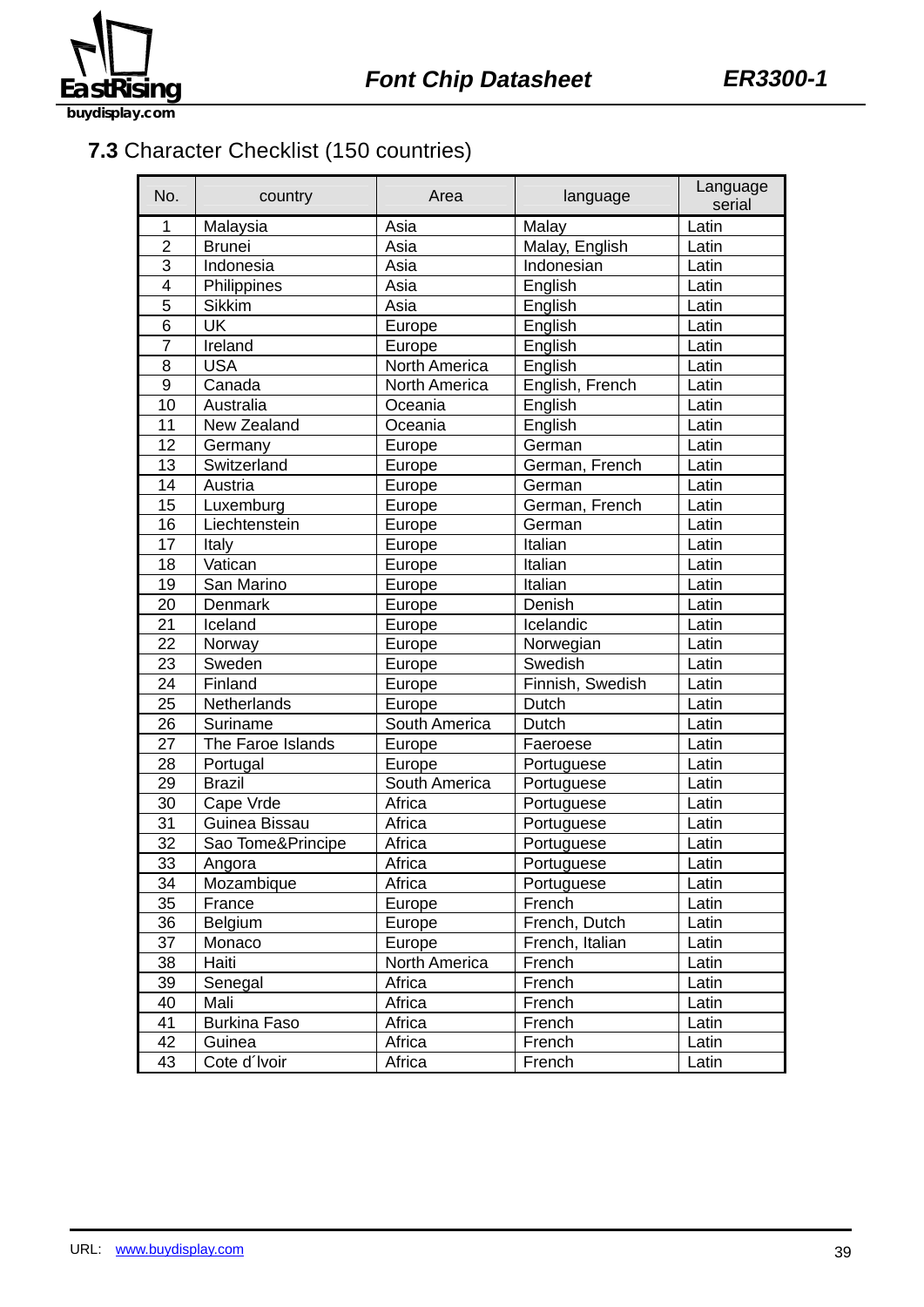

| No. | country                     | Area                 | language         | Language<br>serial |
|-----|-----------------------------|----------------------|------------------|--------------------|
| 44  | Togo                        | Africa               | French           | Latin              |
| 45  | <b>Benin</b>                | Africa               | French           | Latin              |
| 46  | Niger                       | Africa               | French           | Latin              |
| 47  | Cameroon                    | Africa               | French           | Latin              |
| 48  | Chad                        | Africa               | French           | Latin              |
| 49  | Central Africa Rep.         | Africa               | French           | Latin              |
| 50  | Djibouti                    | Africa               | French           | Latin              |
| 51  | <b>Burundi</b>              | Africa               | French           | Latin              |
| 52  | Congo, DR                   | Africa               | French           | Latin              |
| 53  | Congo                       | Africa               | French           | Latin              |
| 54  | Gabon                       | Africa               | French           | Latin              |
| 55  | Comoros                     | Africa               | French           | Latin              |
| 56  | Madagascar                  | Africa               | French           | Latin              |
| 57  | Spain                       | Europe               | Spanish, Catalan | Latin              |
| 58  | Mexico                      | North America        | Spanish          | Latin              |
| 59  | Guatemala                   | North America        | Spanish          | Latin              |
| 60  | Costa Rica                  | North America        | Spanish          | Latin              |
| 61  | Panama                      | North America        | Spanish          | Latin              |
| 62  | Dominican Rep.              | North America        | Spanish          | Latin              |
| 63  | El Salvador                 | North America        | Spanish          | Latin              |
| 64  | Honduras                    | <b>North America</b> | Spanish          | Latin              |
| 65  | Nicaragua                   | North America        | Spanish          | Latin              |
| 66  | <b>Puerto Rica</b>          | North America        | Spanish          | Latin              |
| 67  | Cuba                        | North America        | Spanish          | Latin              |
| 68  | Venezuela                   | South America        | Spanish          | Latin              |
| 69  | Colombia                    | South America        | Spanish          | Latin              |
| 70  | Peru                        | South America        | Spanish          | Latin              |
| 71  | Argentina                   | South America        | Spanish          | Latin              |
| 72  | Ecuador                     | South America        | Spanish          | Latin              |
| 73  | Chile                       | South America        | Spanish          | Latin              |
| 74  | Uruguay                     | South America        | Spanish          | Latin              |
| 75  | Paraguay                    | South America        | Spanish          | Latin              |
| 76  | <b>Bolivia</b>              | South America        | Spanish          | Latin              |
| 77  | Eq.Guinea                   | Africa               | Spanish          | Latin              |
| 78  | Ceuta&Melilla               | Africa               | Spanish          | Latin              |
| 79  | Jamaica                     | North America        | English          | Latin              |
| 80  | <b>Belize</b>               | North America        | English          | Latin              |
| 81  | Trinidad&Tobago             | North America        | English          | Latin              |
| 82  | <b>Bahamas</b>              | North America        | English          | Latin              |
| 83  | Antigua&Barbuda             | North America        | English          | Latin              |
| 84  | Dominica                    | North America        | English          | Latin              |
| 85  | Saint<br>Vincent&Grenadines | North America        | English          | Latin              |
| 86  | Grenada                     | North America        | English          | Latin              |
| 87  | Cayman Is.                  | <b>North America</b> | English          | Latin              |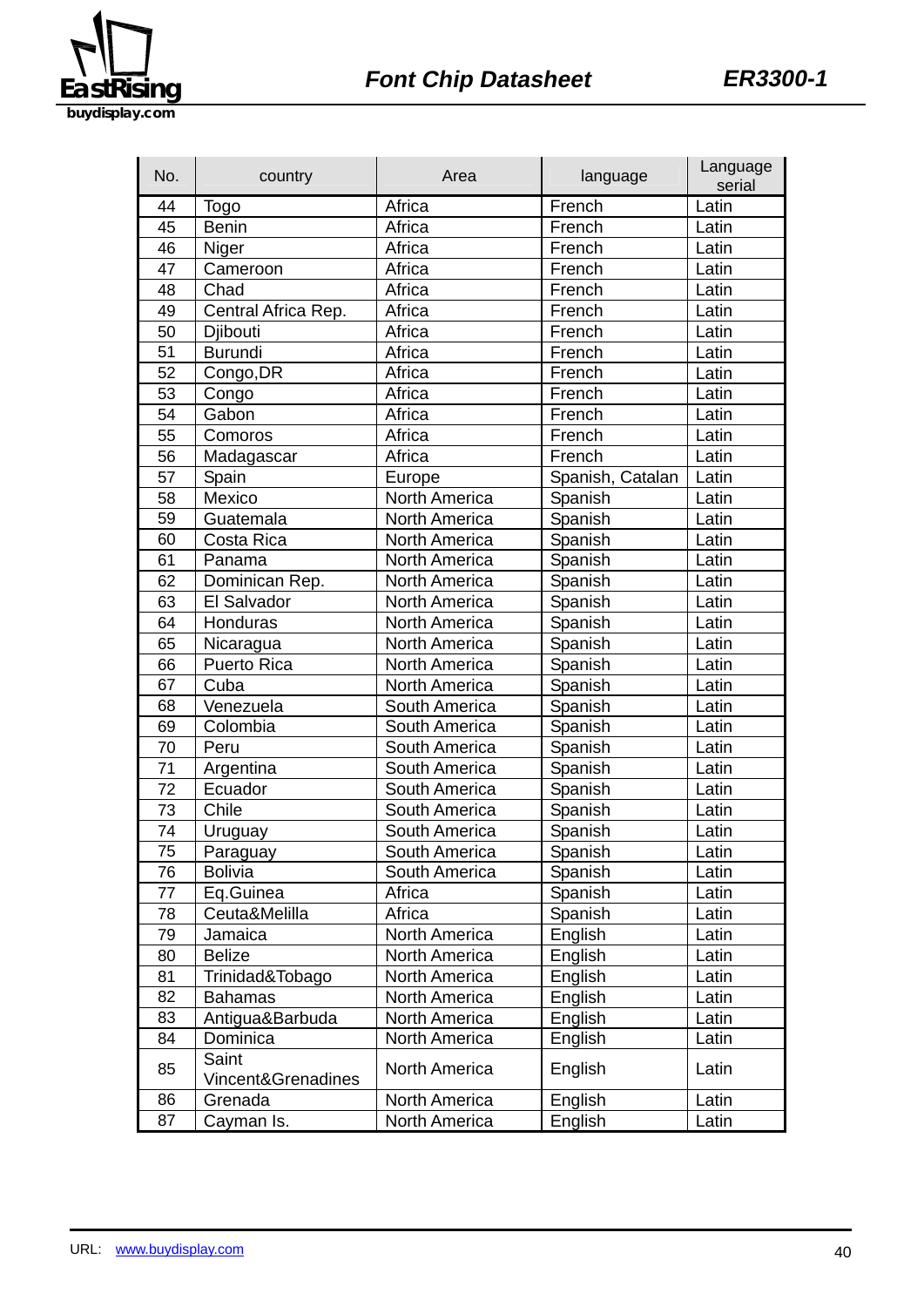

# **EastRising Font Chip Datasheet ER3300-1**

**buydisplay.com**

| No. | country                     | Area                 | language       | Language<br>serial |
|-----|-----------------------------|----------------------|----------------|--------------------|
| 88  | St. Kitts-Nevis             | <b>North America</b> | English        | Latin              |
| 89  | Tonga                       | Oceania              | English        | Latin              |
| 90  | Fiji                        | Oceania              | English        | Latin              |
| 91  | Solomon Is.                 | Oceania              | English        | Latin              |
| 92  | Vanuatu                     | Oceania              | English        | Latin              |
| 93  | Kiribati                    | Oceania              | English        | Latin              |
| 94  | Nauru                       | Oceania              | English        | Latin              |
| 95  | Marshall Is Rep             | Oceania              | English        | Latin              |
| 96  | Zimbabwe                    | Africa               | English        | Latin              |
| 97  | Gambia                      | Africa               | English        | Latin              |
| 98  | Sierra Leone                | Africa               | English        | Latin              |
| 99  | Liberia                     | Africa               | English        | Latin              |
| 100 | Ghana                       | Africa               | English        | Latin              |
| 101 | Nigeria                     | Africa               | English        | Latin              |
| 102 | Uganda                      | Africa               | English        | Latin              |
| 103 | Zambia                      | Africa               | English        | Latin              |
| 104 | Malawi                      | Africa               | English        | Latin              |
| 105 | Seychelles                  | Africa               | English        | Latin              |
| 106 | <b>Mauritius</b>            | Africa               | English        | Latin              |
| 107 | <b>Botswana</b>             | Africa               | English        | Latin              |
| 108 | Namibia                     | Africa               | English        | Latin              |
| 109 | Lesotho                     | Africa               | English        | Latin              |
| 110 | South Africa                | Africa               | Dutch, English | Latin              |
| 111 | Kenya                       | Africa               | Swahili        | Latin              |
| 112 | Tanzania                    | Africa               | Swahili        | Latin              |
| 113 | Egypt                       | Africa               | Arabian        | Arabian            |
| 114 | Tunisia                     | Africa               | Arabian        | Arabian            |
| 115 | Libyan Arab Jm              | Africa               | Arabian        | Arabian            |
| 116 | Morocco                     | Africa               | Arabian        | Arabian            |
| 117 | Algeria                     | Africa               | Arabian        | Arabian            |
| 118 | Sudan                       | Africa               | Arabian        | Arabian            |
| 119 | Somalia                     | Africa               | Arabian        | Arabian            |
| 120 | Djibouti                    | Africa               | Arabian        | Arabian            |
| 121 | Mauritania                  | Africa               | Arabian        | Arabian            |
| 122 | Syrian                      | Asia                 | Arabian        | Arabian            |
| 123 | <b>United Arab Emirates</b> | Asia                 | Arabian        | Arabian            |
| 124 | Lebanon                     | Asia                 | Arabian        | Arabian            |
| 125 | Yemen Rep.                  | Asia                 | Arabian        | Arabian            |
| 126 | Kuwait                      | Asia                 | Arabian        | Arabian            |
| 127 | Qatar                       | Asia                 | Arabian        | Arabian            |
| 128 | Palestine                   | Asia                 | Arabian        | Arabian            |
| 129 | <b>Bahrian</b>              | Asia                 | Arabian        | Arabian            |
| 130 | Oman                        | Asia                 | Arabian        | Arabian            |
| 131 | Jordan                      | Asia                 | Arabian        | Arabian            |